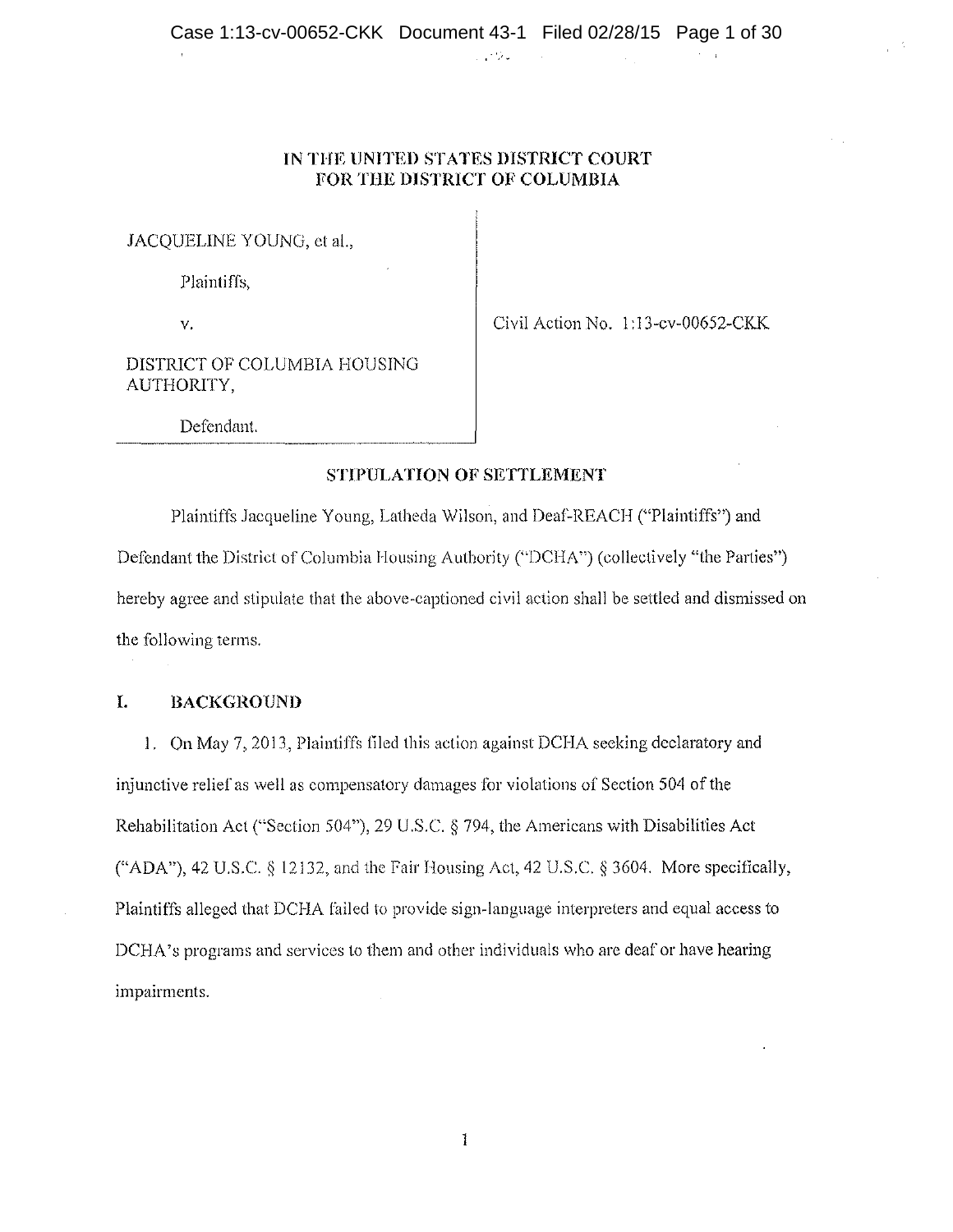## **II. AFFIRMATIVE RELIEF**

## **A. Equal Access for Pfaintifls**

- 2. Defendant DCHA hereby agrees to:
	- a. Provide equal access to its programs, services, benefits, and activities to Plaintiffs Young and Wilson, and individuals who use Deaf-REACH's services in connection with DCHA;
	- b. Ensure that its communications with. Plaintiffs Young and Wilson, and individuals who use Deaf-REACH's services in connection with DCHA are as effective as communications with hearing individuals;
	- c. Reasonably modify its policies, practices, and/or procedures where the modifications are necessary to avoid discrimination against or ensure equal access to Plaintiffs Young and Wilson, and individuals who use Deaf-REACH's services, and would not fundamentally alter the nature of the programs, services, or activities.

3. In order to ensure Plaintiffs' equal access to its programs, services, benefits, and activities, DCHA agrees to implement the Policy described below.

#### **B. Adoption and hnplcmcntation of Policy**

4. Within sixty (60) days after the effoctivc date of this Stipulation, DCHA shall adopt and fully implement the policy attached hereto as Attachment A, which will govern its interactions with individuals who are deaf or have hearing impairments.

5. Should DCHA propose to alter the policy attached hereto as Attachment A, DCHA shall first notify Plaintiffs' counsel and provide Plaintiffs' counsel a copy of the proposed changes. If Plaintiffs' counsel does not deliver written objections to Defendant within thirty (30) calendar days of receiving the proposed changes, the changes may be effected. If Plaintiffs' counsel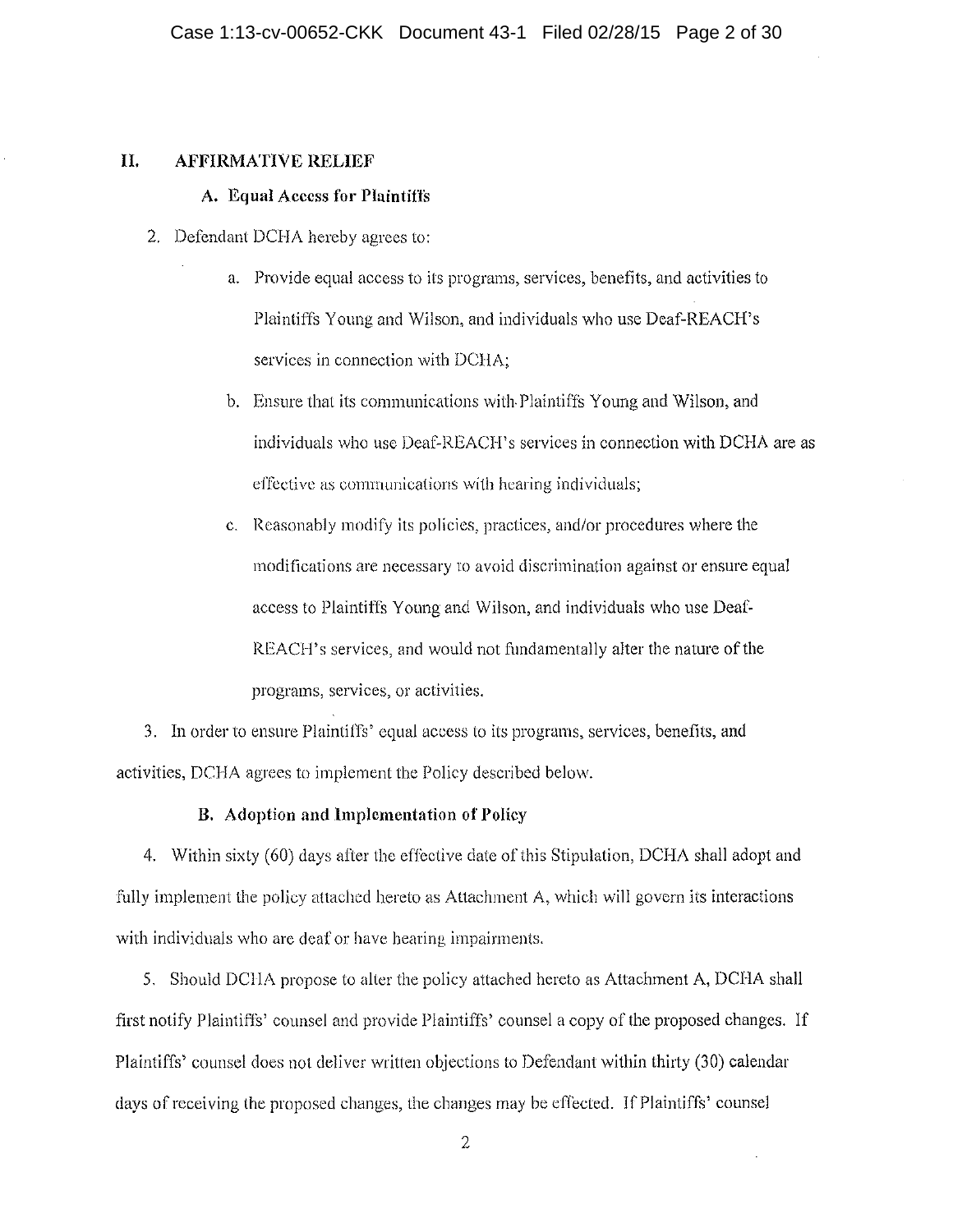makes objections to the proposed changes within such thirty (30) calendar-day period, the specific changes to which Plaintiffs' counsel objects shall not be effected until the objections are resolved.

#### **C. Notice nnd Training**

6. Within ten (10) business days of effective date of this Stipulation, DCHA shall apprise its employees and agents of its adoption and implementation of the policy attached as Attachment A and disseminate the policy to them.

7. DCHA 'straining of employees as described in Attachment A is ongoing and is being completed in conjunction with the U.S. Department of Housing and Urban Development. All training shall be completed by June 30, 2015.

## **III. MONETARY RELIEF**

8. DCHA shall make a total payment of three hundred fifty thousand dollars (\$350,000) in compensation for all damages, atlorncys' fees, and costs related to the claims brought by Plaintiffs. The payment described in this paragraph shall be made out to "Relman, Dane & Colfax, PLLC" and sent within ten (10) business days of the effective date of this Order to Megan Cacace, Reiman, Dane & Colfax, PLLC, 1225 Nineteenth Street NW, Suite 600, Washington, D.C. 20036.

9. Upon receipt of the payment described above, Plaintiffs and DCHA shall exchange signed releases in the form of Attachments B and C.

#### **IV. REPORTING**

10. DCHA shall provide the following information to Plaintiffs' counsel within 90 calendar days of the effective date of this Order: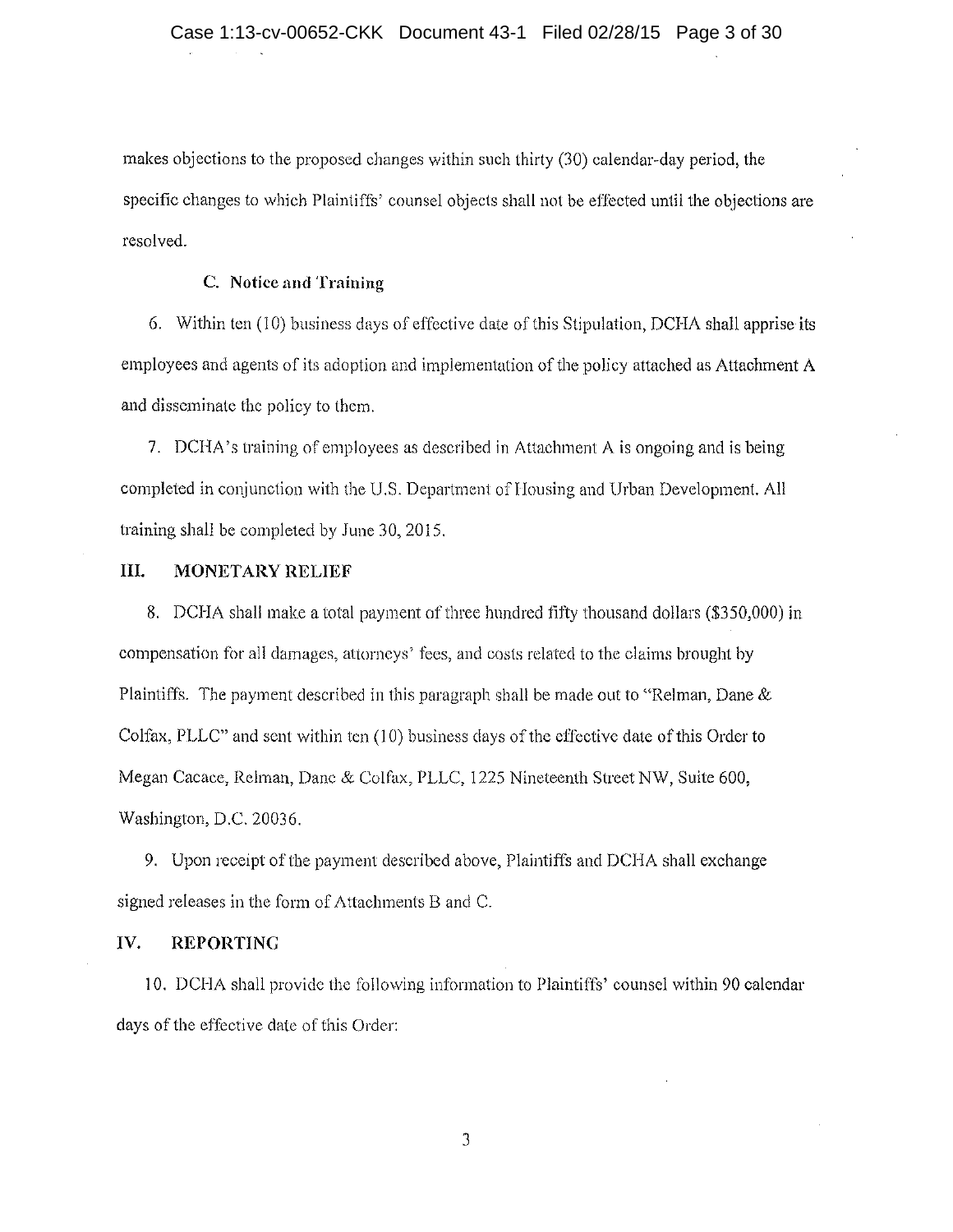- a. certification of DCHA' s institution of the procedure for the provision of auxiliary aids and services described in Section lll.C of Attachment A,
- b. copies of the notices described in Sections lll.A.2 and Ill.A.3 of Attachment A,
- c. certification of installation of the VRJ system described in Section Ill.C.6 of Attachment A,
- d. a copy of DCHA's training attendance records described in Section IIl.D.2 of Attachment A,
- c. a copy of the Auxiliary Aid and Service Log described in Section Ill.E. J of Attachment A with personally identifiable information redacted.

11. Six  $(6)$  months after the effective date of this Order, DCHA shall serve on Plaintiffs' counsel an update with respect to items (d) and (e) above, along with a description of any efforts to update DCHA's capacity for tracking requests for and the provisions of auxiliary aids and/or accommodations as described in Section III.E.2 of Attachment..

#### **V. EFFECTIVE DATE**

12. This Stipulation is effective immediately upon its entry by the Court.

### **VI. COMPLIANCE & DISMISSAL**

13. If either Party believes that the other is in breach of this Stipulation, that Party shall notify the other of the alleged breach. The other Party shall have thirty (30) days to cure the breach. During the thirty-day period, the Parties shall endeavor in good faith to resolve informally any differences regarding interpretation of and cornpliance with this Stipulation prior to bringing such matters to the Court for resolution. To that end, prior to seeking judicial action regarding this Stipulation, the Parties agree to meet and confer lo resolve their differences.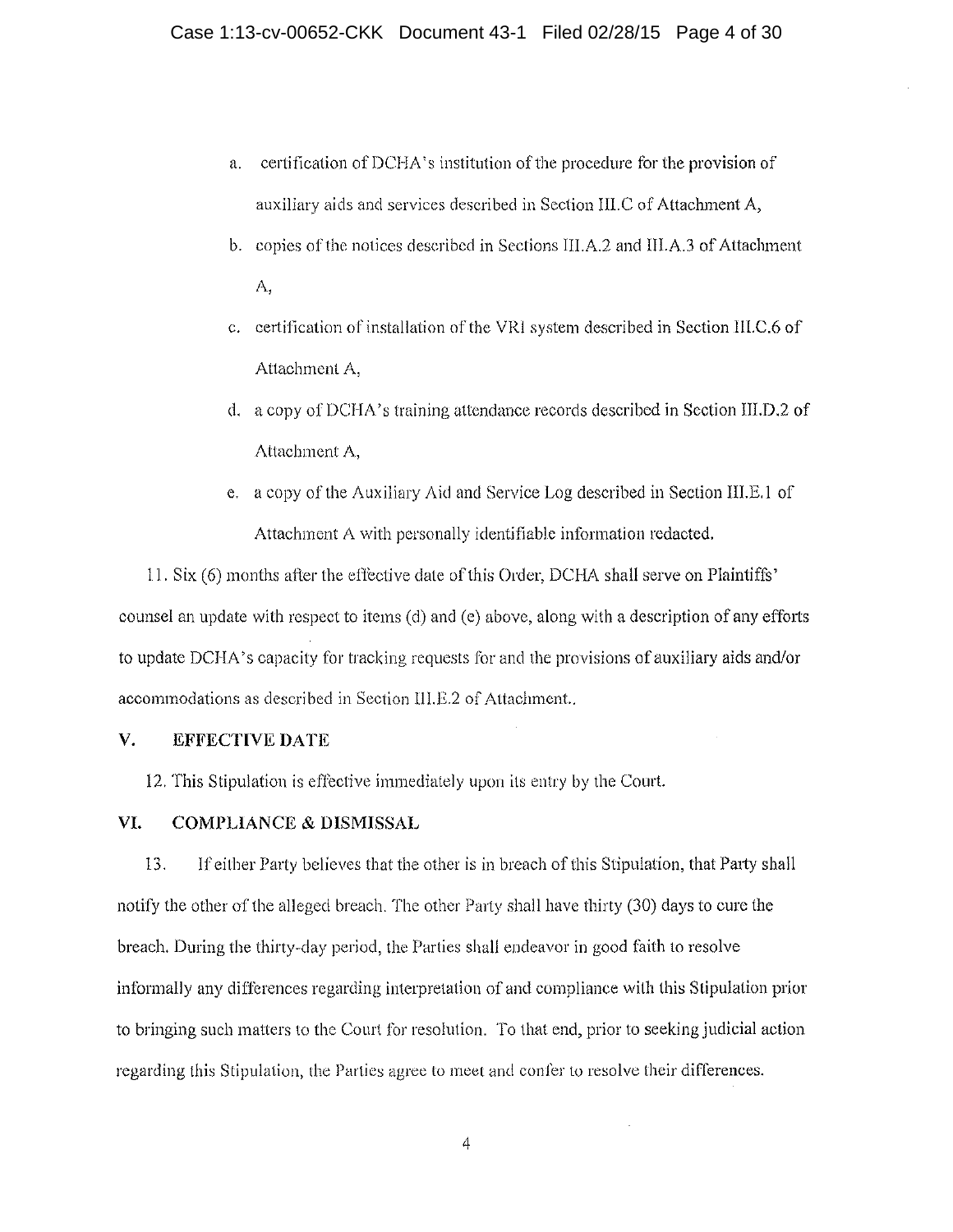Should these efforts prove unavailing after thirty (30) calendar days, either Party may seek relief before the Court

14. In the event that any Party contends that there has been a failure by the other Party, whether willful or otherwise, to perform in a timely manner any act required by this Stipulation or otherwise to act in conformance with any provision thereof, that Party may move this Court to impose any remedy authorized by law or equity.

15. Plaintiffs shall sign and deliver to DCHA a Stipulation of Dismissal with Prejudice:

- a. No later than one hundred eighty  $(180)$  days after the effective date of this Stipulation, so long as there is no outstanding or unresolved dispute under paragraphs 13 or 14 above; or
- b. In the event there is an unresolved or outstanding dispute under paragraphs 13 or 14 at the time the 180-day period expires, the above-referenced Stipulation of Dismissal shall be filed within five (5) business days following the resolution (whether by agreement of the Parties or order of the Court) of the last remaining dispute;

16. DCHA shall promptly sign and file the Stipulation of Dismissal with Prejudice and file it with the Court, and such filing shall constitute a dismissal of the above-captioned action with prejudice under Fed. R. Civ. P. 41 (a)(1)(A)(ii). The Parties agree that the Court shall retain jurisdiction to enforce the terms of this Stipulation.

## **VII. TIME FOR PERFORMANCE, INTERPRETATIONS AND DEFINITIONS**

17. Any time limits for performance imposed by this Order may be extended by mutual agreement of the Parties without approval by the Court provided that such agreement is in writing.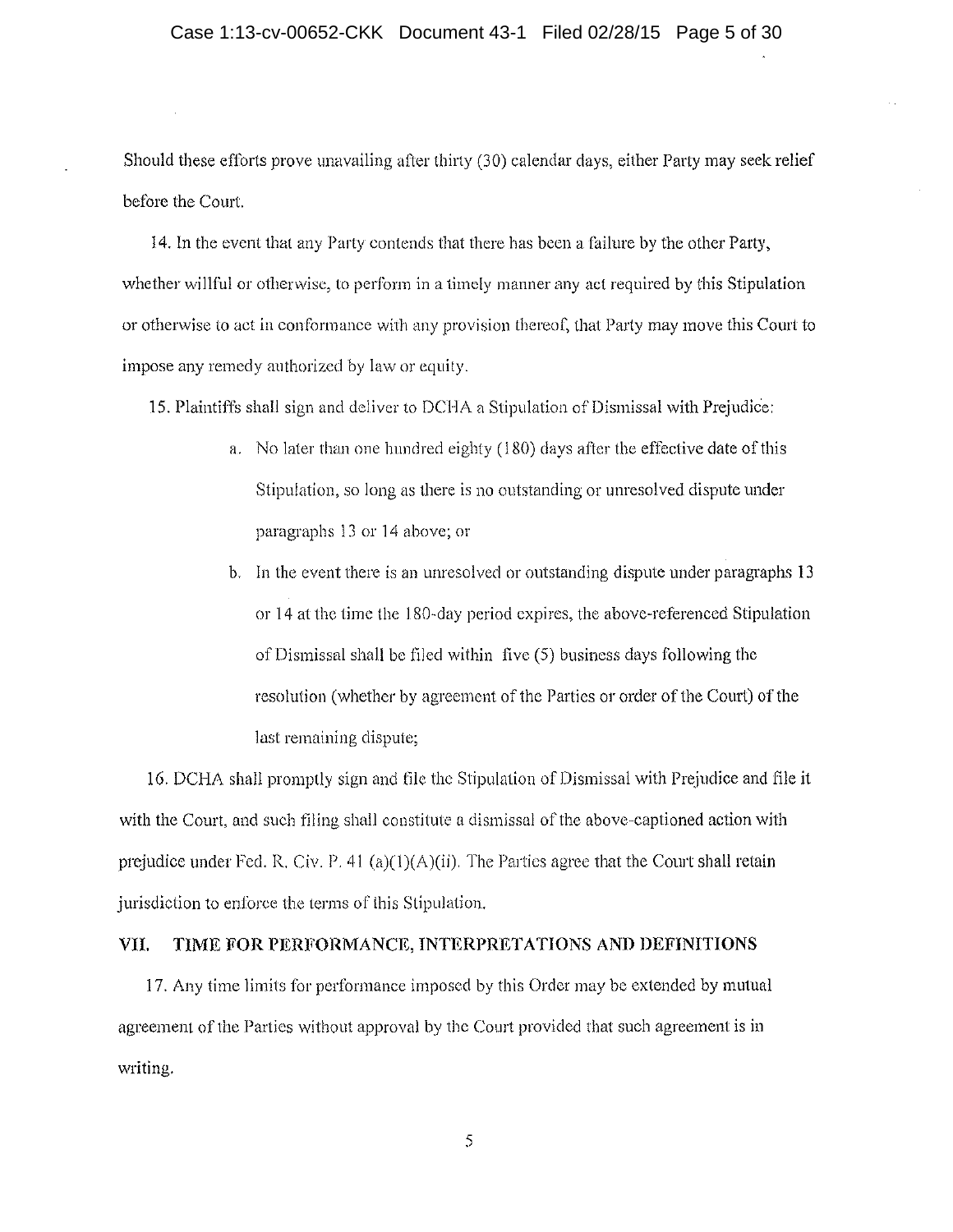## Case 1:13-cv-00652-CKK Document 43-1 Filed 02/28/15 Page 6 of 30

18. This Stipulation constitutes the entire agreement among the Parties and supersedes and renders void all prior agreements, written or oral, among the Parties. In the event any provision or term of this Stipulation is determined to be or is rendered invalid or unenforceable, all other provisions and terms of the Stipulation shall remain unaffected to the extent permitted by law.

19. This Stipulation has been entered into by the Parties solely for the purpose of settling disputed claims without protracted legal proceedings and avoiding the expense and risk of such litigation. This Stipulation is not intended and shall not be deemed an admission by either party of the merit or lack of merit of the opposing party's claims or defenses. Without limiting the generality of the foregoing, this Stipulation does not constitute and shall not be construed as an admission that DCHA violated any laws, regulations, or any of Plaintiffs' rights, or as an admission of any contested fact alleged by Plaintiffs in connection with this case. The Plaintiffs may not use this Stipulation as evidence or otherwise in any civil or administrative action against DCHA or any of its present or former employees or agents, either in their official or individual capacities, except for proceedings necessary to implement or enforce its terms.

20. The terms of this Stipulation may not be modified or amended, and no provision hereof shall be deemed waived, except by a written instrument signed by the Party to be charged with the modification, amendment, or waiver.

21. The Parties acknowledge that the preparation of this Stipulation was collaborative in nature, and so agree that any presumption or rule that an agreement is construed against its drafter shall not apply to the interpretation of this Stipulation.

22. The section headings in this Stipulation have been inserted for convenience only, and shall not affoct any interpretation of its terms.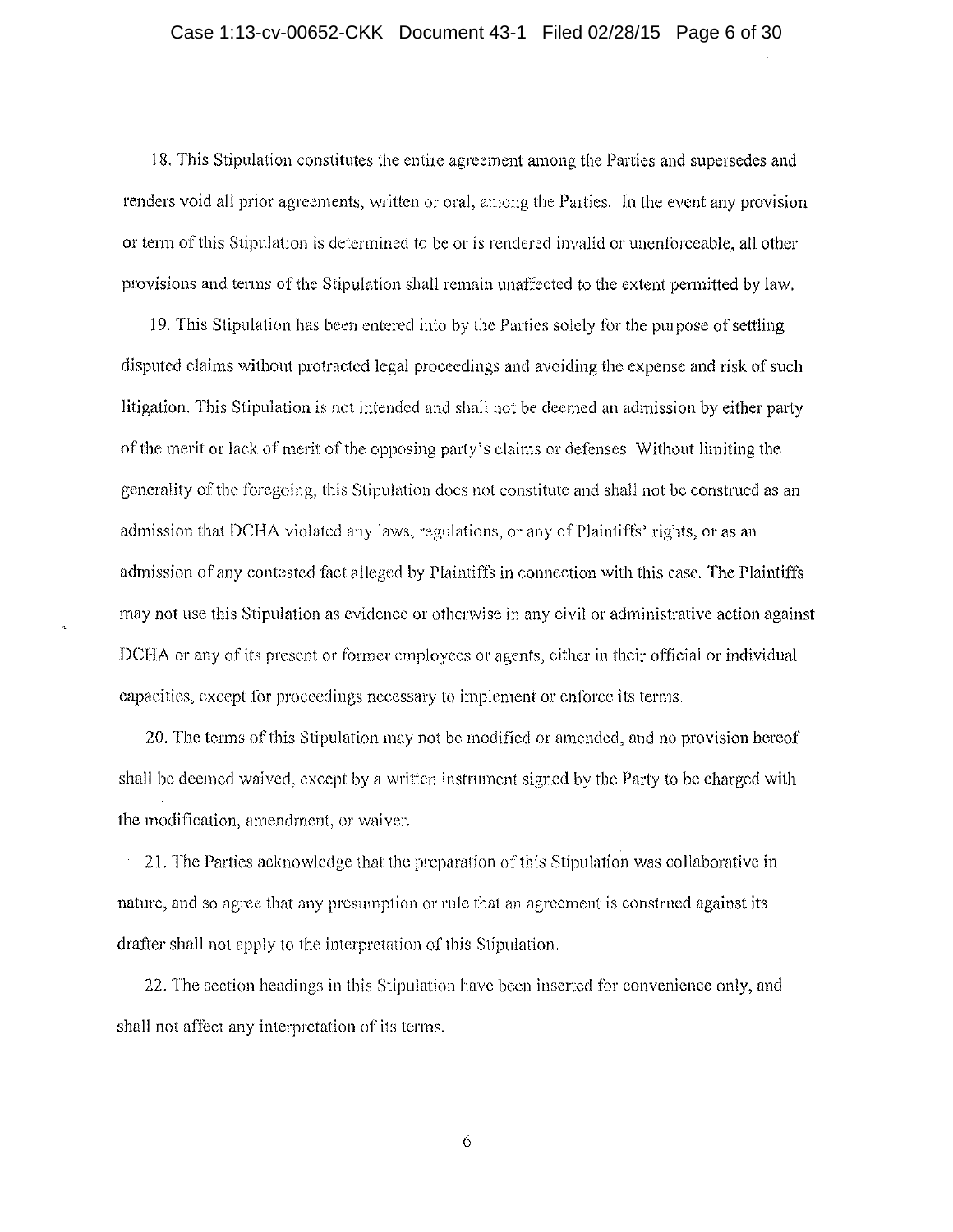## Case 1:13-cv-00652-CKK Document 43-1 Filed 02/28/15 Page 7 of 30

23. Each party agrees to take such actions and to execute such additional documents as may be necessary or appropriate to fully execute and implement the terms of this Stipulation.

24. Any notice required or permitted to be given under this Stipulation shall be in writing and shall be delivered by hand, or transmitted by e-mail, addressed as follows or as each party may subsequently specify by written notice to the other:

| If to Plaintiffs: | Megan Cacace<br>Relman, Dane & Colfax, PLLC<br>1225 Nineteenth St., NW, Ste. 600<br>Washington, DC 20036<br>mcacace@relmanlaw.com |
|-------------------|-----------------------------------------------------------------------------------------------------------------------------------|
| If to DCHA:       | Alex M. Chintella<br>Douglas & Boykin PLLC<br>1850 M Street, NW, Ste. 640<br>Washington, DC 20036<br>achintella@douglasboykin.com |

20. This Stipulation may be executed in two or more counterparts, each of which shall be deemed to be an original and all of which together shall be deemed to be one and the same agreement. A facsimile or other duplicate of a signature shall have the same effect as a manually executed copy.

21. This Stipulation, and the referenced Releases (Attachments B and C) shall be governed by the laws of the District of Columbia, without regard to the choice-of-law rules utilized in that jurisdiction, and by the laws of the United States.

22. Upon execution by the Parties, this Stipulation shall be binding upon and inure to the benefit of the Parties and their respective heirs, personal representatives, administrators, successors, and assigns. Each signatory represents and warrants that he or she is fully authorized to enter into this Stipulation.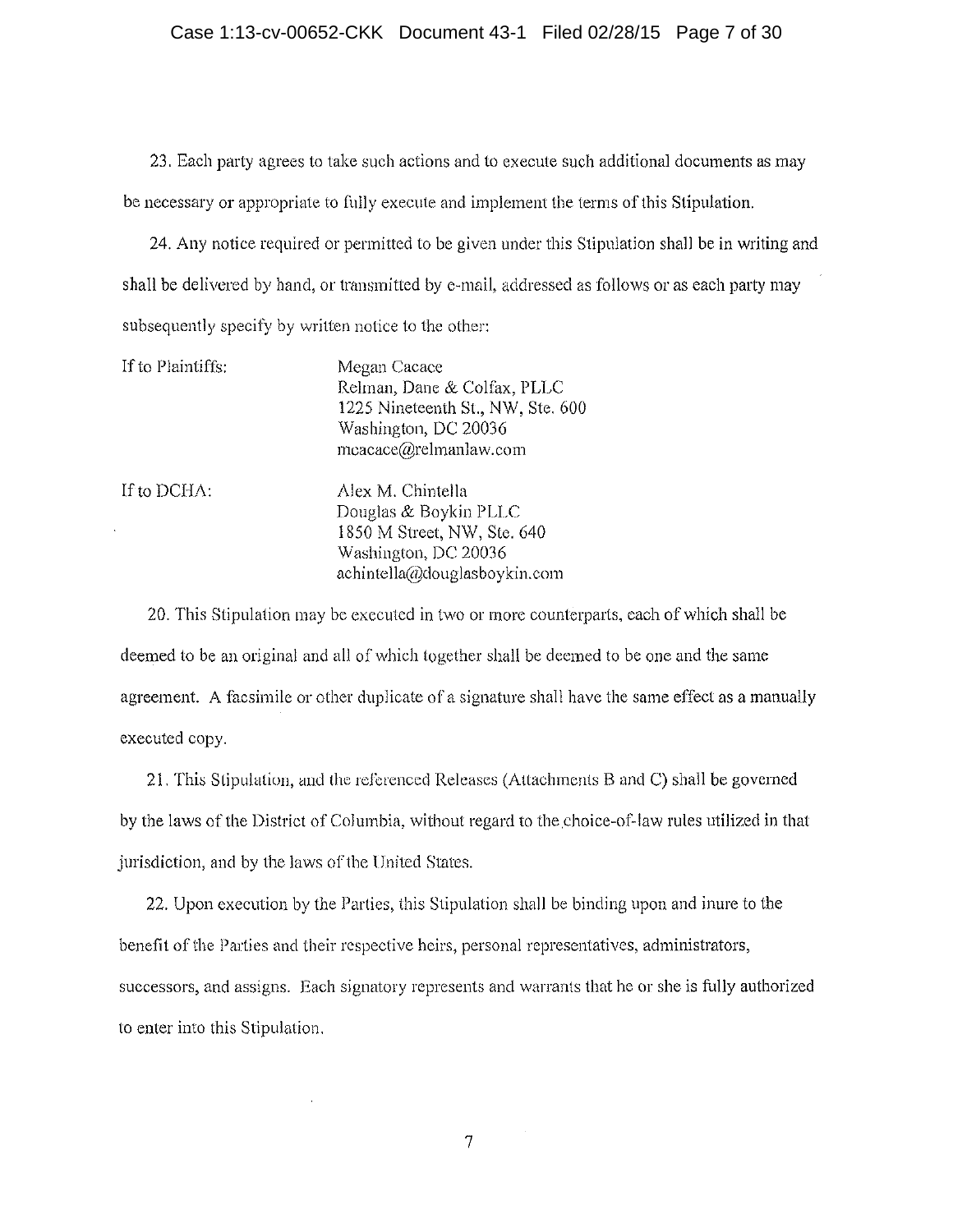For Defendant:

Adrianne Todman Executive Director

District of Columbia Housing Authority<br>*Audio 1 - Corgles*  $i \rightarrow \infty$ 

Frederick A. Douglas, DC (Par 197897. Curtis A. Boykin, DC Bar 444120 Alex M. Chintella, DC Bar 976029 DOUGLAS & BOYKIN PLLC 1850 M Street NW, Ste. 640 Washington, DC 20036 202.776 0370 202,776.0975 (fax) Counsel for Defendant

For Plaintiffs:

Jennifer I. Klar (D.C. Bar No. 479629) Michael Allen (D.C. Bar No.  $409068$ ) Megan Cacace (D,C. Bar No, 981553) Ryan C. Downer\* RELMAN, DANE & COLFAX PLLC 1225 19th Street, NW, Suite 600 Washington, D.C. 20036 Tel: (202) 728-1888 Fax: (202) 728-0848

Chinh Q, Le (D.C. Bar No. 1007037) Julie H. Becker\* Rachel A. Rintelmann\* LEGAL AID SOCIETY OF THE DISTRICT OF COLUMBIA 133111 Street, NW, Suite 350 Washington, D.C. 20005 Tel: (202) 628-116 i Fax: (202) 727-2132

*Counsel for Plaintiffs* 

\*Admitted *pro /iac vice.*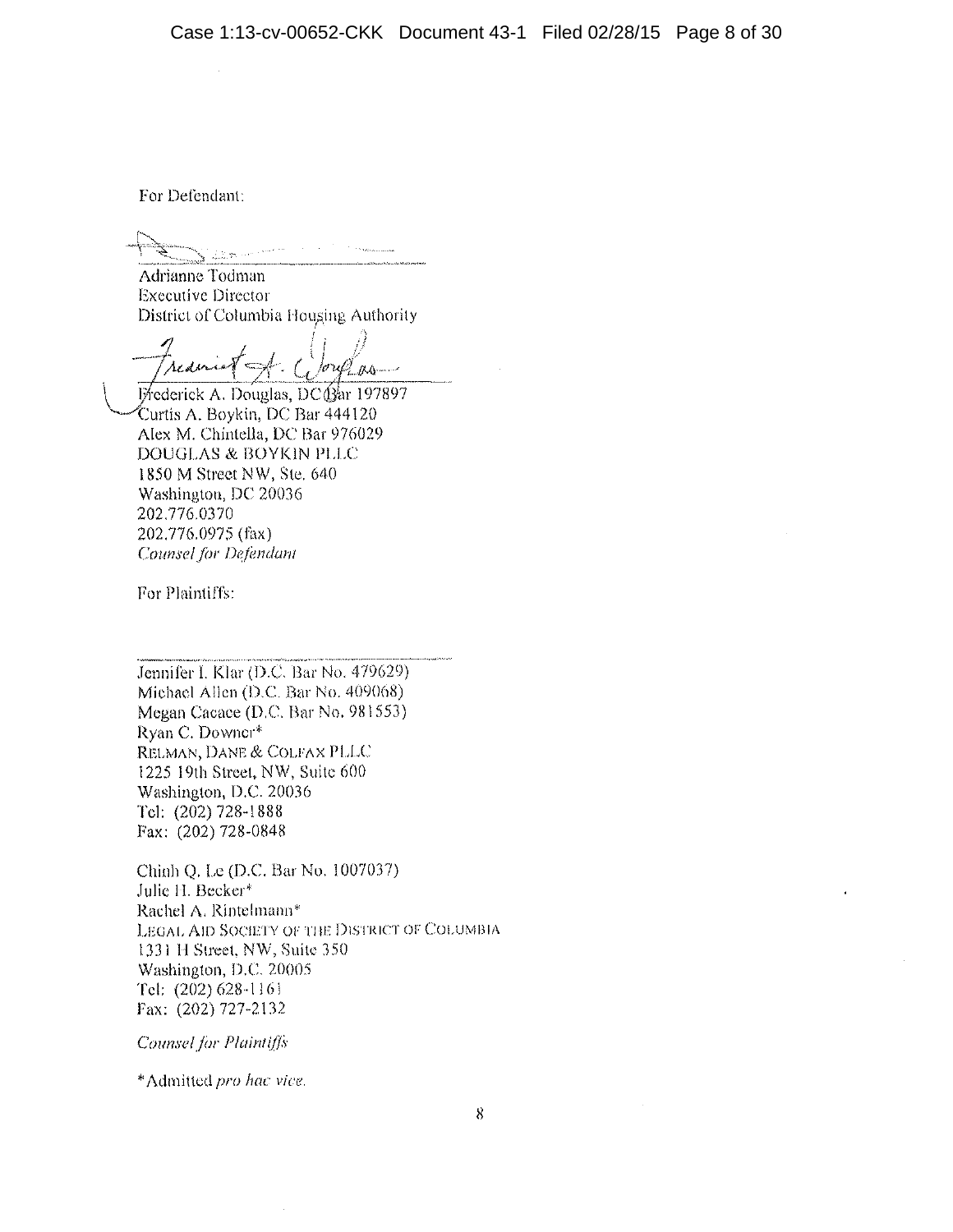For Defendant:

Adrianne Todman Executive Director District of Columbia Housing Authority

Frederick A. Douglas, DC Bar 197897 Curtis A. Boykin, DC Bar 444120 Alex M. Chintclla, DC Bar 976029 DOUGLAS & BOYKIN PLLC 1850 M Street NW, Ste. 640 Washington, DC 20036 202. 776.0370 202.776.0975 (fax)

*Counsel for Defendant* 

For Plaintiffs:

or minimo.<br>accession is alway <u>Catheda Ti) *l* ls</u> en Latheda Wilson<br>  $\bigcap$ :~:::::;Gt.A , - \ *t...>* z,.,\_\_\_\_\_

Sarah Brown Executive Director Deaf-REACH

<u>/ *WI*</u> (*COA*) <br>Jenhifer I. Klar (D.C. Bar No. 479629)

Michael Allen (D.C. Bar No. 409068) Megan Cacace (D.C. Bar No. 981553) Ryan C. Downer\* RELMAN, DANE & COLFAX PLLC 1225 19th Street, NW, Suite 600 Washington, D.C. 20036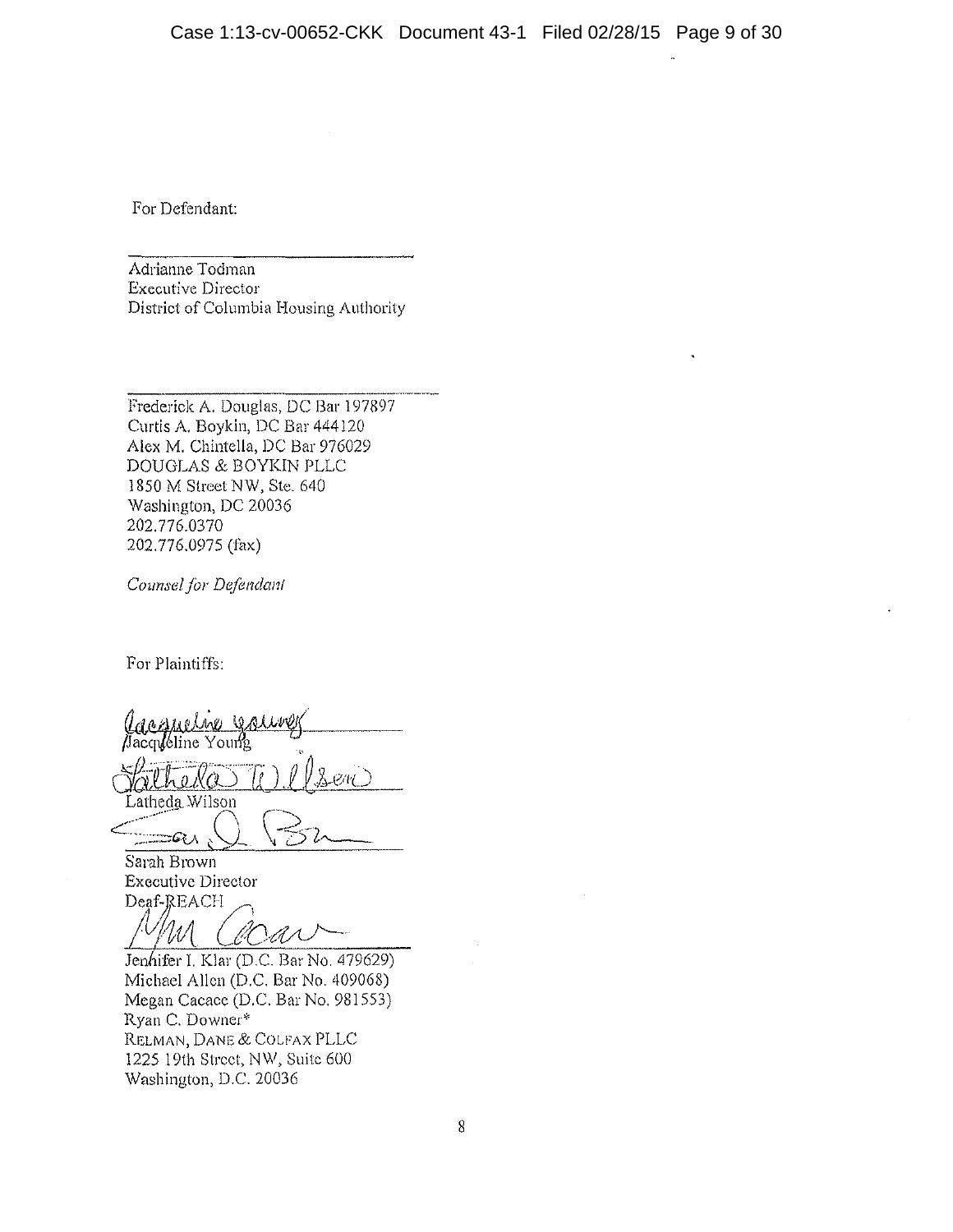Tel: (202) 728-1888 Fax: (202) 728-0848

Chinh Q. Le (D.C. Bar No. 1007037) Julie H. Becker\* Rachel A. Rintelmann\* LEGAL AID SOCIETY OF THE DISTRICT OF COLUMBIA 1331 H Street, NW, Suite 350 Washington, D.C. 20005 Tel: (202) 628-1161 fax: (202) 727-2132

*Counsel for Plaintiffs* 

\*Admitted *pro hac vice.* 

*f:1...*  SO ORDERED on this  $8^{\circ}$  day of *[eliminy* 

UNITED STATES DISTRIC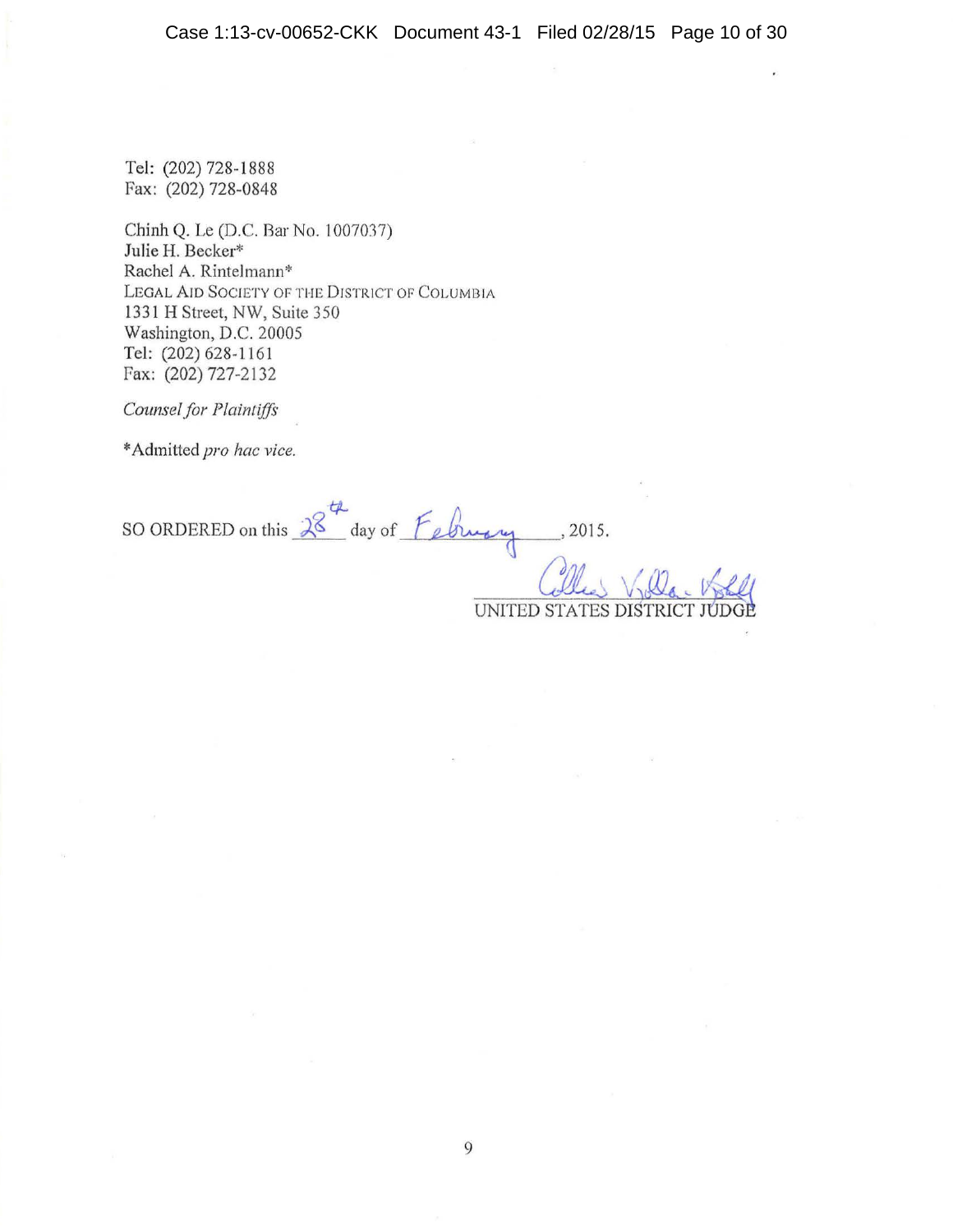$\bar{z}$ 

 $\sim$ 

 $\sim 10^7$ 

 $\bar{z}$ 

 $\mathcal{L}_{\mathcal{A}}$ 

 $\alpha$ 

# ATTACHMENT

A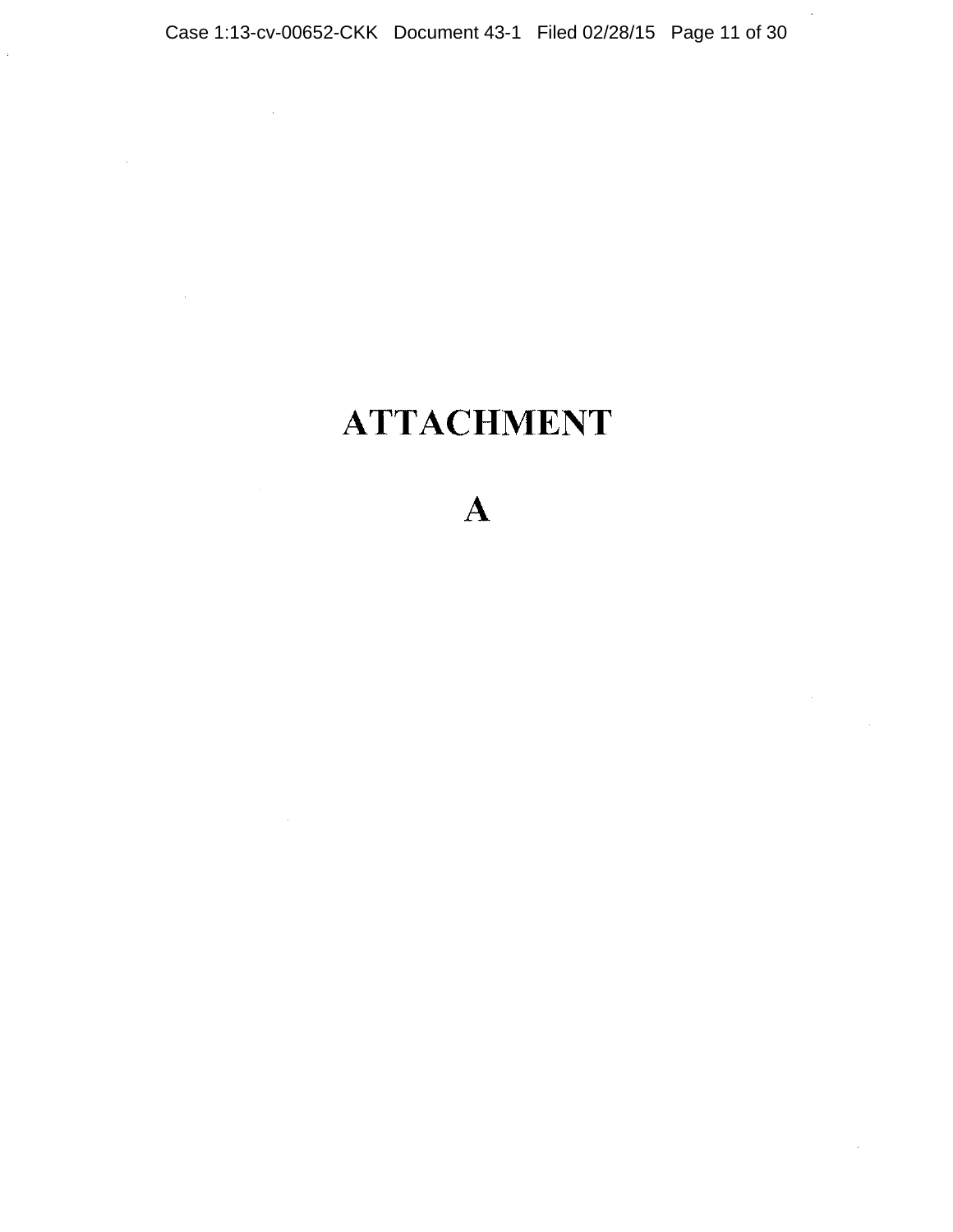## **Attachment A**

# **Services for the Deaf and Hard of Hearing**

## **I. Policy**

In accordance with the requirements of Section 504 of the Rehabilitation Act of 1973 (Section 504), the Fair Housing Act, and Title II of the Americans with Disabilities Act of 1990 ("ADA"), the District of Columbia Housing Authority (DCHA) will not discrirninate against qualified individuals with disabilities on the basis of disability in its services, programs, or activities. The purpose of this policy is to ensure compliance with Section 504, the Fair Housing Act, the ADA, and other applicable federal and District laws and their implementing regulations with respect to persons who are deaf or hard of hearing. DCHA shall protect the rights of persons who are deaf or hard of hearing and who may require auxiliary aids and/or services provided by DCHA to participate fully in DCHA's benefits, activities, and programs. DCHA is committed to providing these aids and services in a timely manner to ensure effective communication and equal opportunity for persons who are deaf or hard of hearing. DCHA shall strive to ensure that the provision of services meets acceptable standards of translation and interpretation.

## **II. Definitions**

l. The term "auxiliary aids and services" includes qualified interpreters provided either on-site, relay interpreters, TTY, or through video remote interpreting ("VRl") services; written materials; exchange of written notes; accessible electronic and information technology; or other effective methods of making aurally delivered information available to individuals who are deaf or hard-of-hearing.

2. The term "deaf" refers to persons who are deaf or hard of hearing. The term "hard of hearing" includes persons who have a hearing impairment and who may or may not primarily use visual aids for communication and may or may not use auxiliary aids.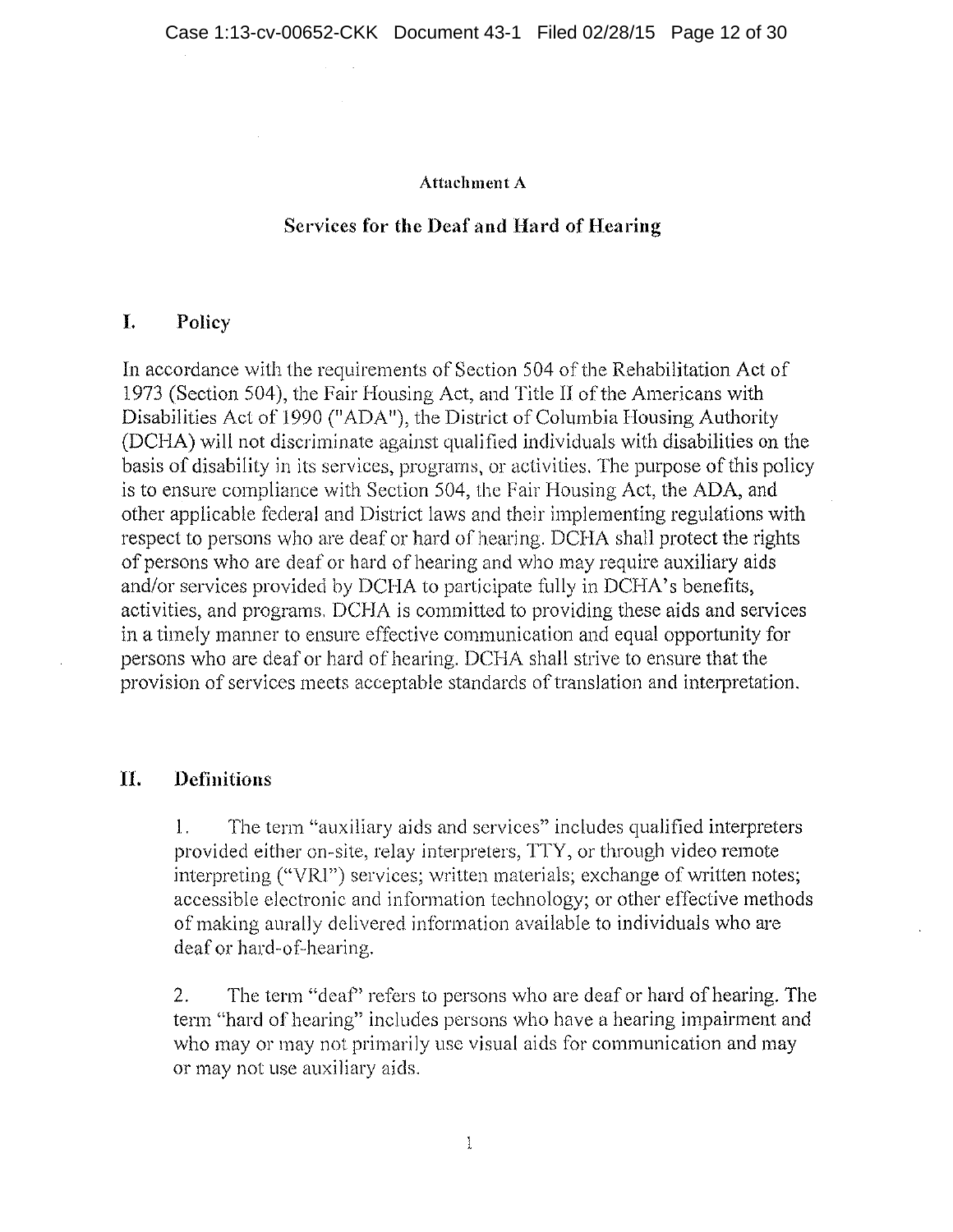3. The term "qualified interpreter" means an interpreter who, via VRI service or an on-site appearance, is able to interpret effectively, accurately, and impartially, both receptively and expressively, using any necessary specialized vocabulary. Qualified interpreters include, but are not limited to, American-Sign-Language interpreters.

4. The term "resident" shall be broadly construed to include any individual who is requesting or receiving housing services from DCHA through public housing or any other DCHA-owned or OCHA-managed housing.

5. The term "participant" shall be broadly construed to include any individual who is requesting or receiving housing services from DCHA through the Housing Choice Voucher Program, or any other housing program administered by DCHA.

6. The term "client" shall include both "participants" and "residents" as defined above.

7. The term "Frontline Employee" or "Frontline Staff' is defined as an employee of DCHA who has direct contact with the public on a regular basis, and any other employee that DCHA determines should receive training under this section.

# **III. Procedures**

## **A. The Office of the ADA/504 Program**

1. The Office of the ADA/504 Program ("ADA Office") shall manage the DCHA ADA Program and report directly to the Deputy Executive Director for Operations. The ADA Office will ensure compliance with Section 504 of the Rehabilitation Act, the Fair Housing Act, the Americans with Disabilities Act, and other applicable federal and District laws, including Office policy and procedures, quality assurance for auxiliary aids, and assuring that the ADA Office is up to date on the location and operation of equipment needed for effective communication with clients. The ADA Office will design the delivery and evaluation of mandatory training programs for DCIIA employees on DCHA's responsibility to provide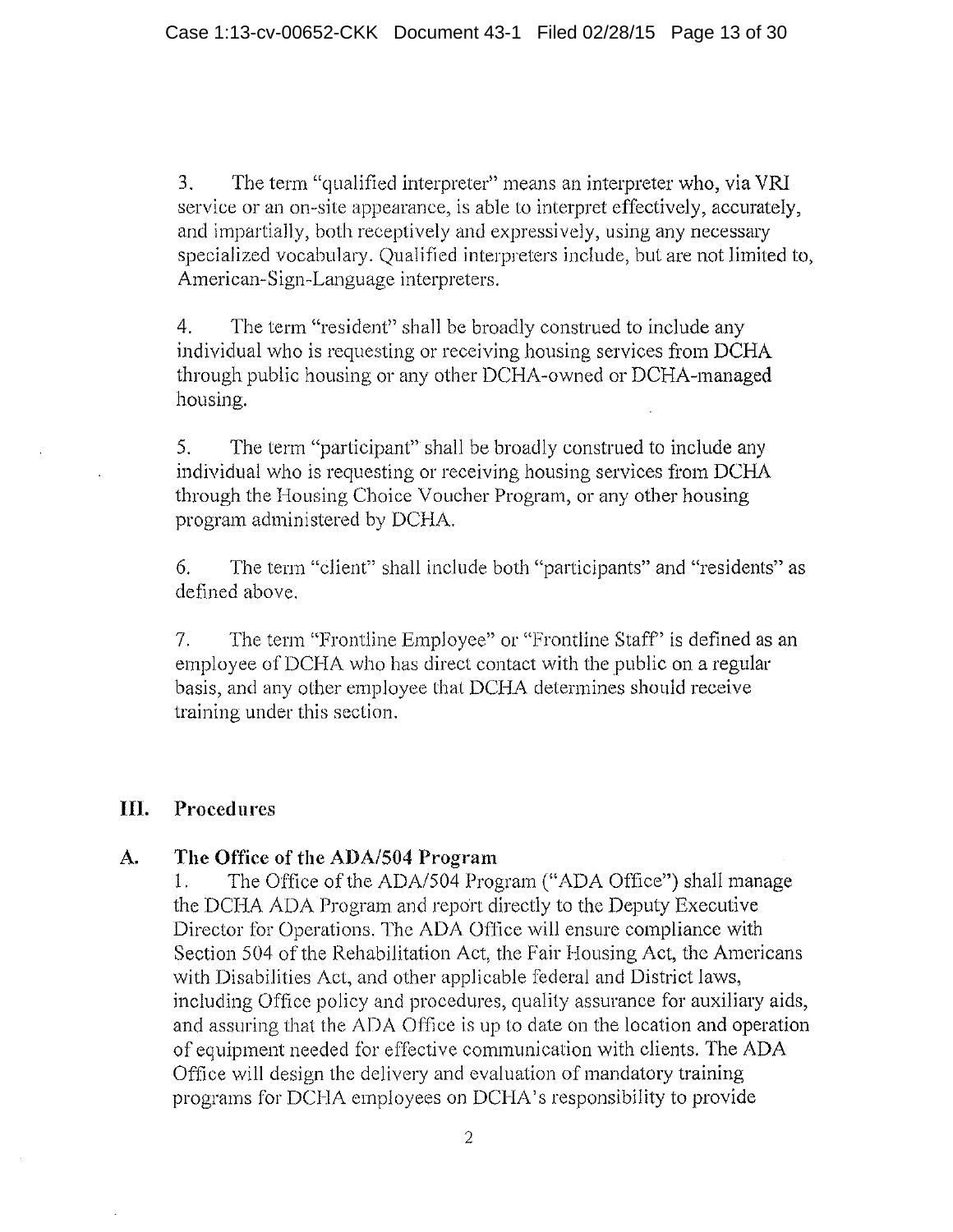effective communication to disabled clients. The contact information for the ADA Office is:

ADA/504 Program Coordinator The Office of the ADA/504 Program District of Columbia Housing Authority 1133 North Capital Street, NE Washington, DC 20002-7599 Phone: (202)535-2737 TfY: (202)855-1234 Fax: (202) 535-1258 Email: ada504@dchousing.org

2. DCHA will maintain postings that conform substantially to Exhibit A and identify the ADA Coordinator and contact information for the ADA Office. The postings will include notice of rights afforded persons with disabilities and notice of nondiscrimination placed in conspicuous locations in DCHA headquarters, including the main lobby at 1133 North Capitol Street, NE, Washington, DC, as well as in the public lobby of each DCHA public housing development. The same notice will also be posted on DCHA's website.

3. The following notice will also be included as an insert in application packages, briefing materials, correspondence regarding scheduled meetings or appointments with DCHA personnel, and recertification packages: "Sign language interpreters will be provided upon request. If DCHA has already determined that you need an interpreter, it will arrange one for each scheduled appointment. If not, please notify the Office of the 504/ADA Program at (202) 535-2737 or at ada504@dchousing.org to request an interpreter. Please allow at least three (3) business days to make the necessary arrangements." This notice will also be placed in conspicuous locations, including the main lobby at l 133 North Capitol Street, NE, Washington, DC, in DCHA public housing developments, and on DCHA's website. The following notice will be included in notices of inspection sent to clients: "Sign-language interpreters will be provided upon request. Please notify the Office of the ADA/504 Program at (202) 535-2737 or at ada504 $\omega$  dchousing org to request an interpreter. Please allow at least three (3) business days to make the necessary arrangements."

4. DCHA will explore ways to use video to provide information and disseminate notices in DCHA buildings and on DCHA's website.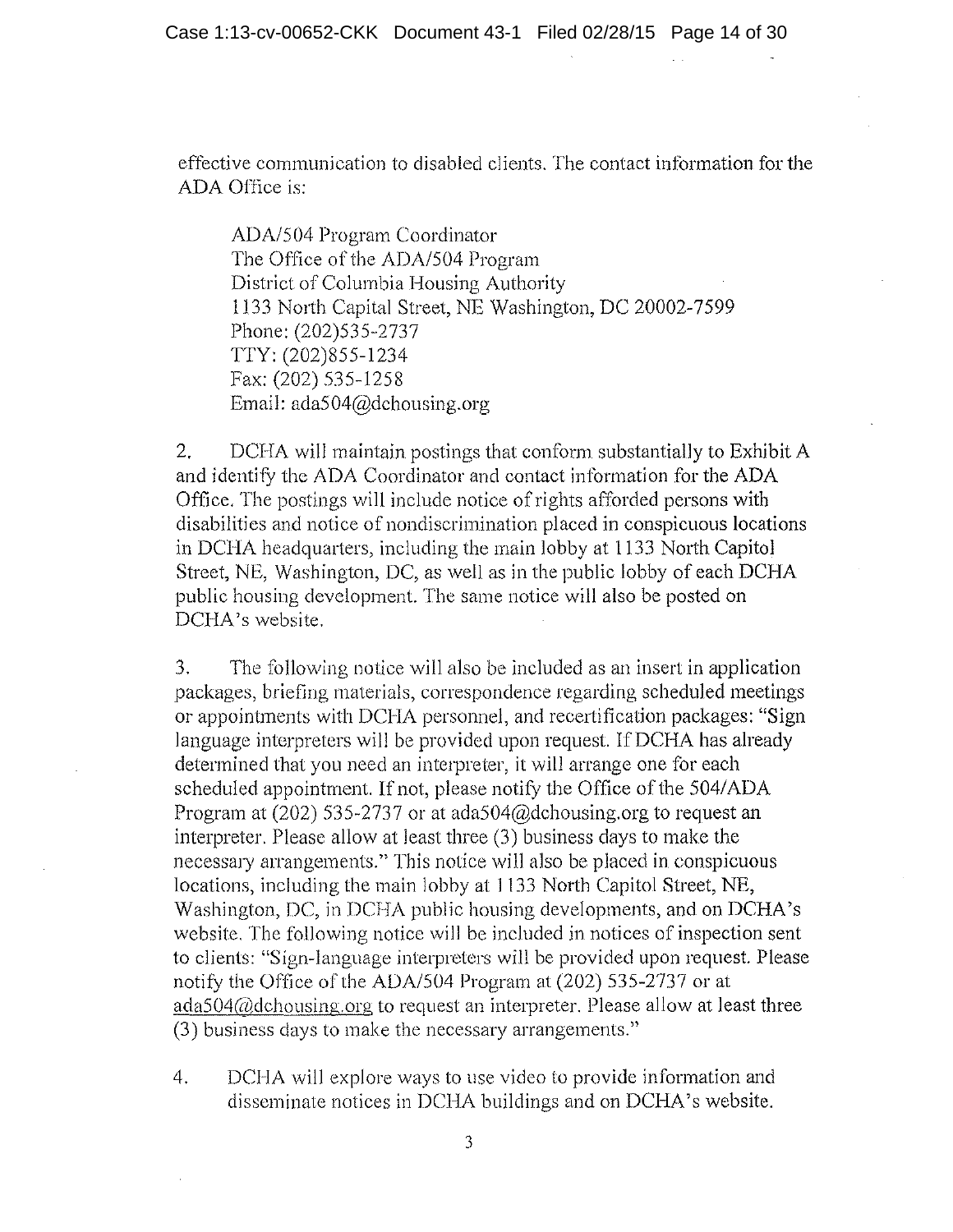## **B. Confidentiality**

It is the policy of DCHA to ensure that all client records and information be kept confidential and protected from public or unauthorized disclosure. Client information collected, created, and/or maintained by or on behalf of DCHA shall only be released in accordance with the federal and District privacy and confidentiality laws and regulations.

## **C. Provision of Auxiliary Aids and Services**

1. Appropriate Auxiliary Aids and Services. DCHA will provide to deaf or hard-of-hearing clients any appropriate auxiliary aids and services that are necessary for effective communication.

2. General Assessment, When a DCHA staff member is made aware of a client who is deaf or hard of hearing, the staff member will refer the client to the ADA Office. The determination of appropriate auxiliary aids or services, and the timing, duration, and frequency with which they will be provided, will be made by the ADA Office in consultation with the person with a disability. The assessment made by DCIIA will take into account all relevant facts and circumstances, including, for example, the individual's communication skills and knowledge, and the nature and complexity of the communication at issue. Primary consideration will be given to the communication preferences of the person with a disability. See Exhibit B. Video Remote Interpreting (VRI) services will be provided to the client during the General Assessment. However, ifVRI is not sufficient to provide means of effective communication for the client, then arrangements will be made for the general assessment to be conducted with an interpreter present.

3. Other Means of Communication. Between the time an interpreter, VRI, or other auxiliary aid is requested by the client, and the time such aid is provided, DCHA personnel may continue to try to communicate with the deaf or hard-of-hearing client regarding his or her request for an auxiliary aid to the same extent as they would with a hearing person. This provision in no way lessens DCHA's obligation to provide qualified interpreters in a timely manner as described below.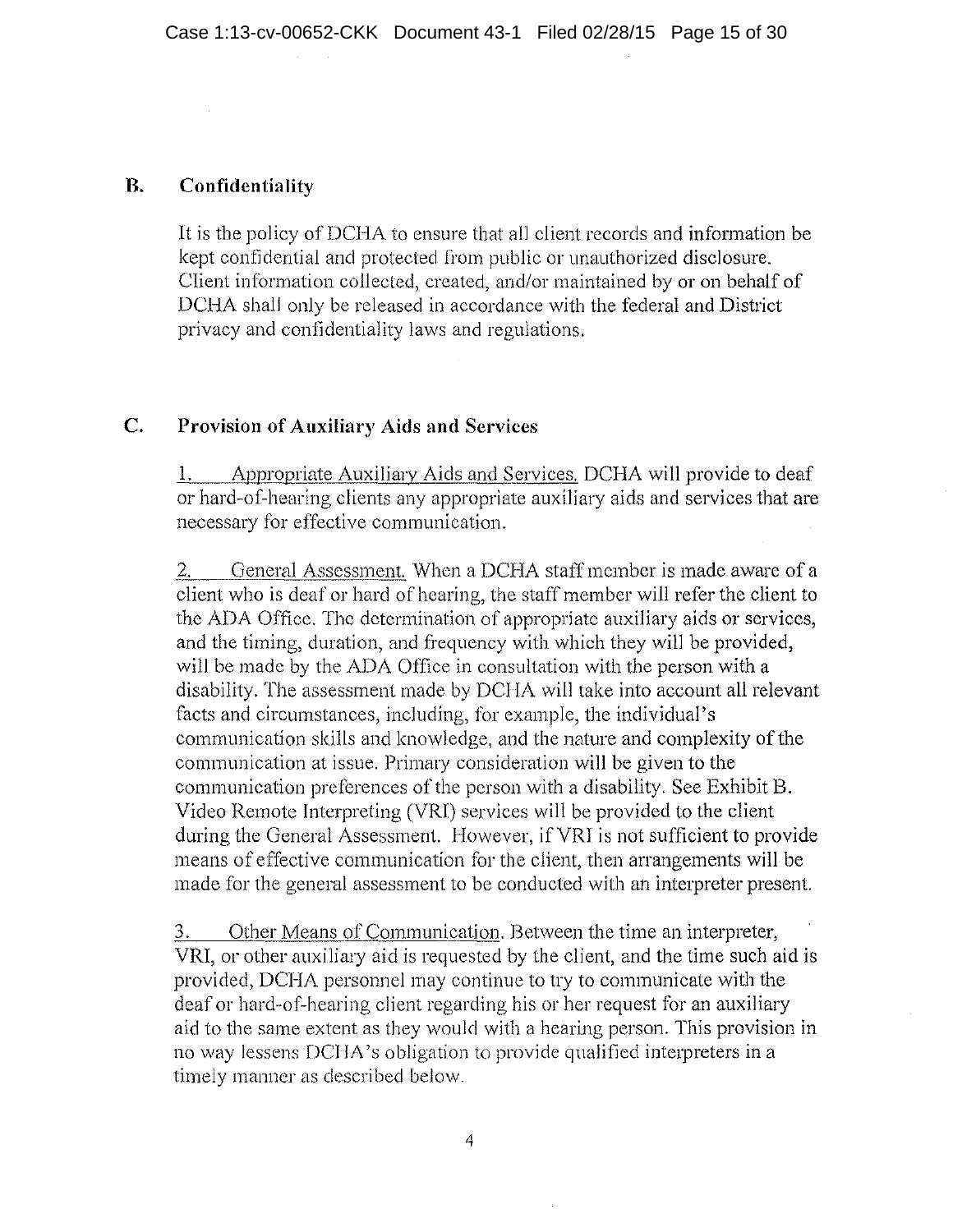## 4. Provision of Interpreters in a Timely Manner.

a. Scheduled Interpreter Requests. A "scheduled interpreter request" is a request for an interpreter made three (3) or more business days before the services of the interpreter are required. For scheduled interpreter requests, DCHA personnel will make a request for an interpreter to the ADA office or, where DCHA personnel receive an interpreter request from a client, DCHA personnel will refer that request to the ADA Office. The ADA Office will complete the Sign-Language-Interpreter Request Form and forward to the staffing contractor. The ADA Office will confirm the appointment date, time, and location with the client in a manner designated by the client. Once it is determined during the General Assessment that a sign-language interpreter is the appropriate auxiliary aid for a client, DCHA personnel will automatically submit a sign-language interpreter request to the ADA/504 Office in accordance with the Sign Language Interpreter Request Process (Exhibit B) when scheduling any future appointment (except for inspections) with that client.

b. Non-scheduled Interpreter Requests. A "non-scheduled" interpreter request" means a request for an interpreter made by a deaf or bard-of-hearing client less than three (3) business days before the client's appearance at DCIIA, such as a request made by a client who arrives on a walk-in day. ln such circumstances, a qualified interpreter will be provided by VRI as soon as practicable. In the event that the client or staff member determines that a VRI interpreter is not providing effective communication, and an on-site qualified interpreter is required, the ADA Office will reschedule the participant's appointment within three (3) business days.

c. Reasonable efforts to Schedule an Interpreter. The ADA Office will contract with staffing vendors for qualified sign-language interpreter services. In the event that DCHA's interpreter- staffing contractors cannot provide an interpreter within three (3) business days, the ADA Coordinator will attempt to identify available interpreters through the District of Columbia Office of Disability Rights or any interpreters or interpreting agencies identified as potential sources and request their services. In the event that the ADA Office is unable to obtain an interpreter within the three (3) day period, the ADA Coordinator will inform the participant or resident of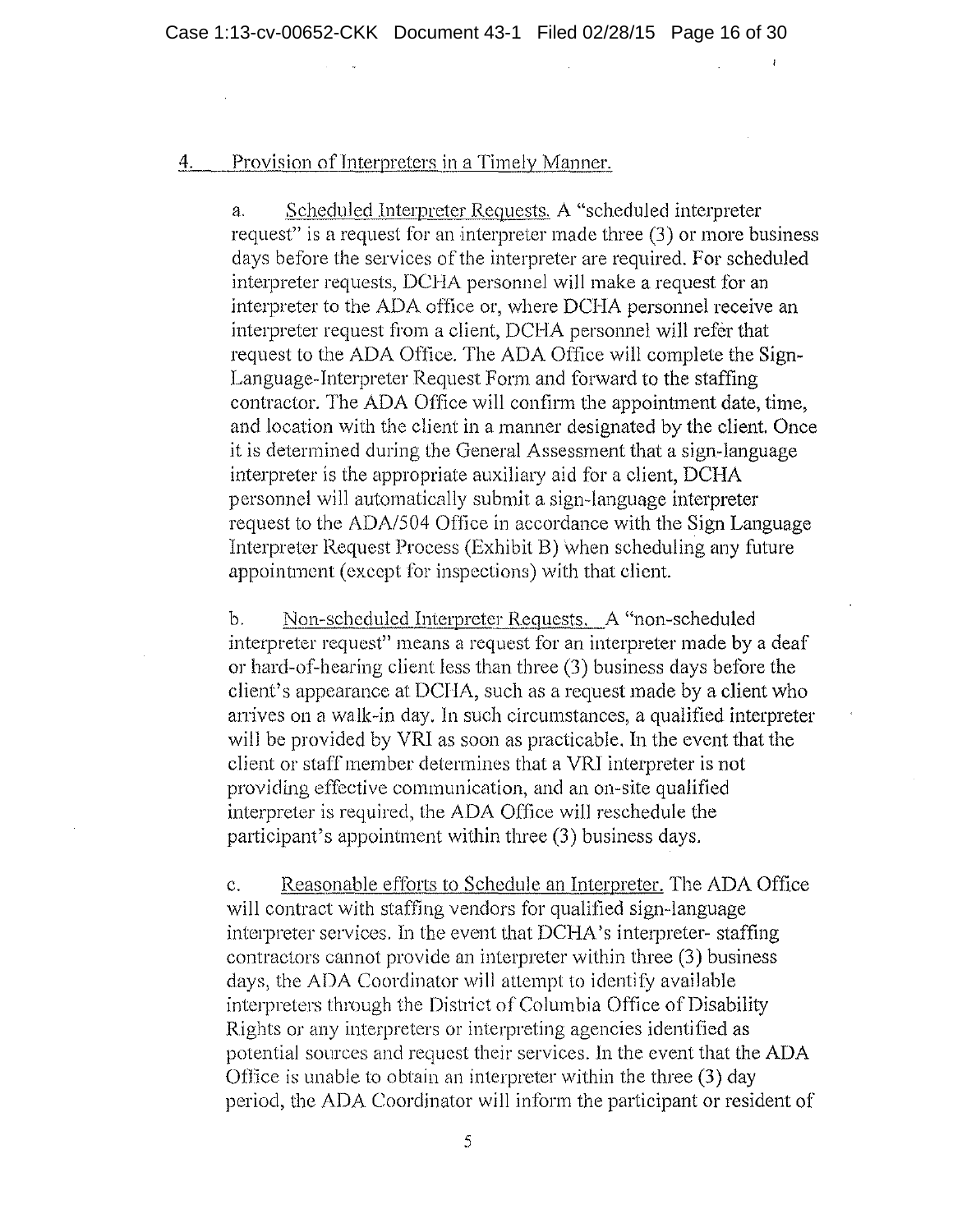the efforts taken to secure a qualified interpreter, and follow up on reasonable suggestions for alternate sources of qualified interpreters, such as contacting a qualified interpreter known to that participant. The ADA Office will document the efforts made to schedule an interpreter.

5. On-staff interpreter. If feasible, based on the demand for services, DCHA will investigate the possibility of utilizing and training current DCHA employees to become certified American-Sign-Language interpreters in order to provide additional support to the ADA Office on a part-time or need be basis,

6. Video Remote Interpreting (VRI). DCHA will install a VRI system to provide immediate access to interpreting services in a variety of situations including DCHA 's walk-in days. When using VRl services, DCHA shall ensure that it provides:

(a) Real-time, full-motion video and audio over a dedicated highspeed, wide-bandwidth video connection or wireless connection; (b) A sharply delineated image that is large enough to display the interpreter's face, arms, hands, and fingers, and the participating individual's face, arms, hands, and fingers, regardless of his or her body position;

( c) A clear, audible transmission of voices; and

(d) Adequate training to users of the technology and other involved individuals so that they may quickly and efficiently set up and operate the VRI.

If, based on the circumstances, VRl is not providing effective communication after it has been provided or is not available due to circumstances outside of DCHA's control, DCHA will provide an on-site interpreter in accordance with the timetable set forth above.

7. Restricted Use of Certain Persons to Facilitate Communication. DCHA generally will not rely on an adult friend or family member of the individual with a disability to interpret, unless the individual with a disability affirmatively requests that the adult friend or family member interpret, the accompanying adult agrees to provide such assistance, and reliance on that adult for such assistance is appropriate under the circumstances, DCHA will not rely on a minor child to interpret.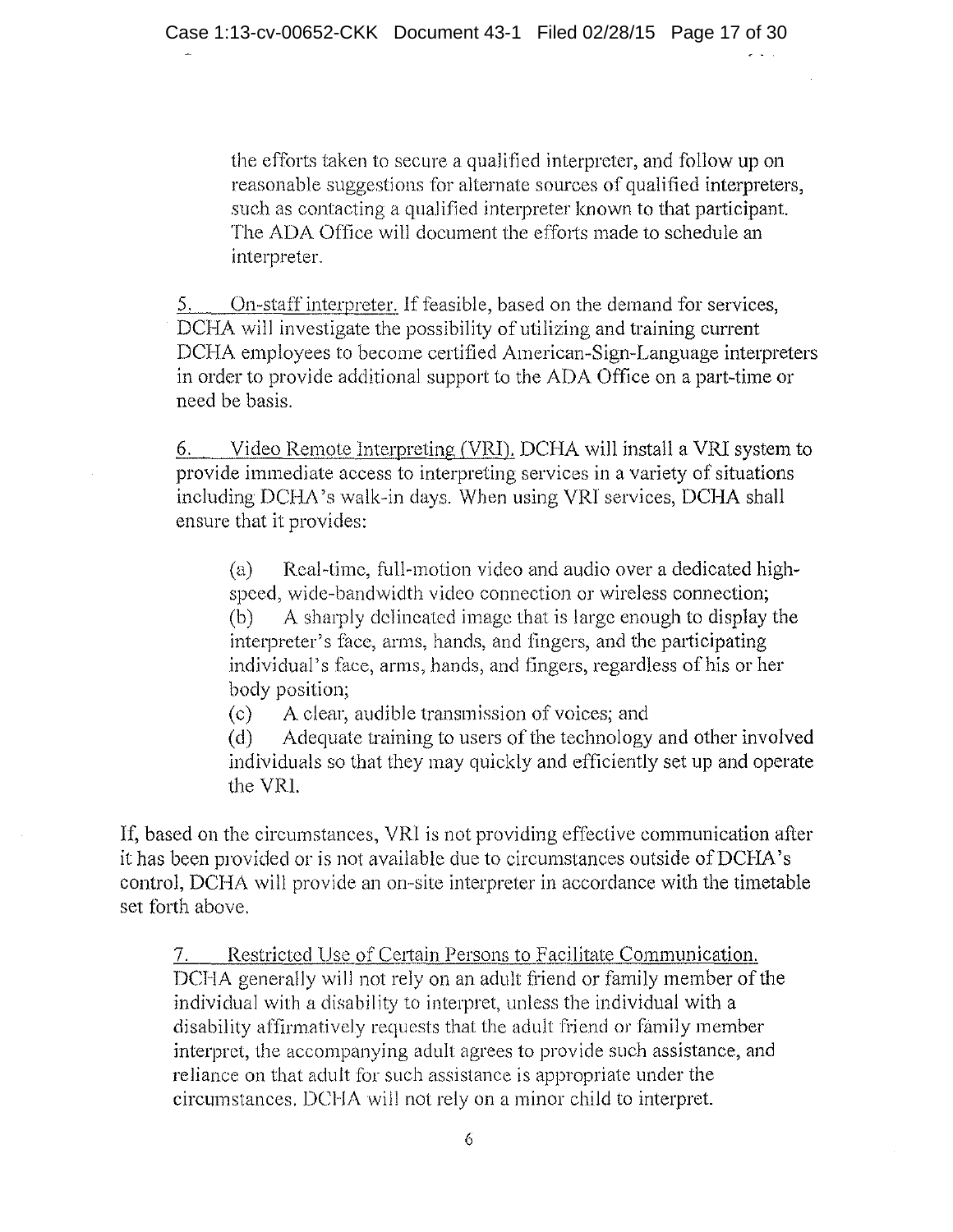# **D. Training**

1. Training ofDCHA Personnel. DCHA will provide regularly scheduled, mandatory, in-service training to all DCHA personnel that interact with the public, participants and residents, and all other employees with responsibility for ensuring that this Policy is implemented and/or supervising DCHA personnel that interact with the public, participants, and residents in their implementation of this Policy. New hires will be required to review training materials as part of their orientation. The training will address the needs of deaf and hard-of-hearing clients and will include the following objectives:

(a) to promptly identify communication needs of clients who are deaf or hard of hearing;

(b) to make requests for interpreters to the ADA Office when scheduling an appointment with a client identified in WIZARD as needing an interpreter;

( c) to refer clients making unscheduled requests to the ADA Office as quickly as possible in order to secure qualified interpreter services or VRI services, as appropriate;

(d) to use, when appropriate, pictographic information regarding the availability of assistance through the ADA Office;

(e) to understand that it is DCHA's obligation to ensure effective communication with clients who are deaf;

(i) to provide ongoing training regarding DCHA policies and procedures regarding deaf and hard-of-hearing clients;

(g) to provide information regarding methods of communicating with clients who are deaf or hard of hearing, or who have dual sensory impairments or other disabilities; and

(i) to provide training regarding methods of effective communication and the proper use of auxiliary aids.

2. Training Attendance Records. DCHA will maintain confirmation of training conducted, which will include the names and respective joh titles of the attendees, as well as the date and time of the training session.

Provision of Policy. All trainees will receive a copy of its Sign-Language Interpreter Request Process, attached as Exhibit B.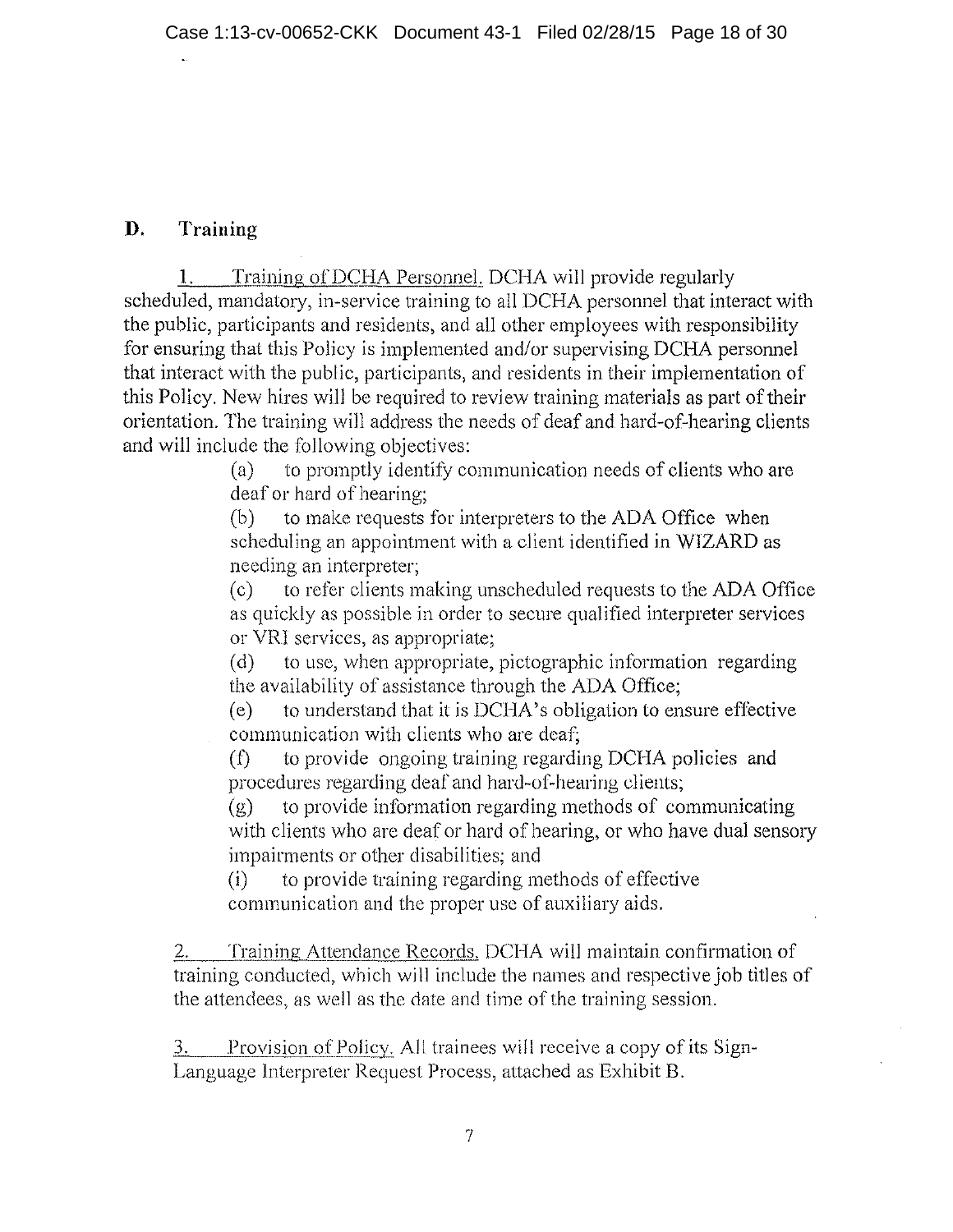# **E. Tracking**

1. Auxiliary Aid and Service Log. DCHA will maintain a log documenting requests for auxiliary aids and services. The log will include the time and date the request was made (including those made by DCHA staff on behalf of a client identified as requiring an interpreter), the name of the deaf or hard-of-hearing client, the time and date of the scheduled appointment (if a scheduled appointment was made), the nature of the auxiliary aid or service provided, and the time and date the appropriate auxiliary aid or service was provided. If no auxiliary aid or service was provided, the log will contain a notation explaining why the auxiliary aid and service was not provided. The log is maintained by the ADA Office. All requests for interpreters or other auxiliary aids received by DCHA personnel (including those made to personnel at the reception desk or by phone) shall be communicated to the ADA Office in accordance with the Sign Language Interpreter Request Process (Exhibit B).

2. Web-based tracking. DCHA will explore updates in its technology use for tracking, including procurement of a centralized, webbased electronic tracking program that will track and monitor all requests for accommodations (including requests for interpreters and auxiliary aids) throughout DCHA. Any system adopted will be used to monitor responses and the provision of services and accommodations.

# **F. Internal Administrative Review**

1. Internal Administrative Review. DCHA's internal administrative review procedure provides for the prompt and equitable resolution of requests for administrative review contesting ADA Coordinator determinations or otherwise challenging OCHA 's provision of auxiliary aids and services.

Who can File. Any client who disagrees with the ADA Coordinator's determination or who claims that DCHA has failed to provide effective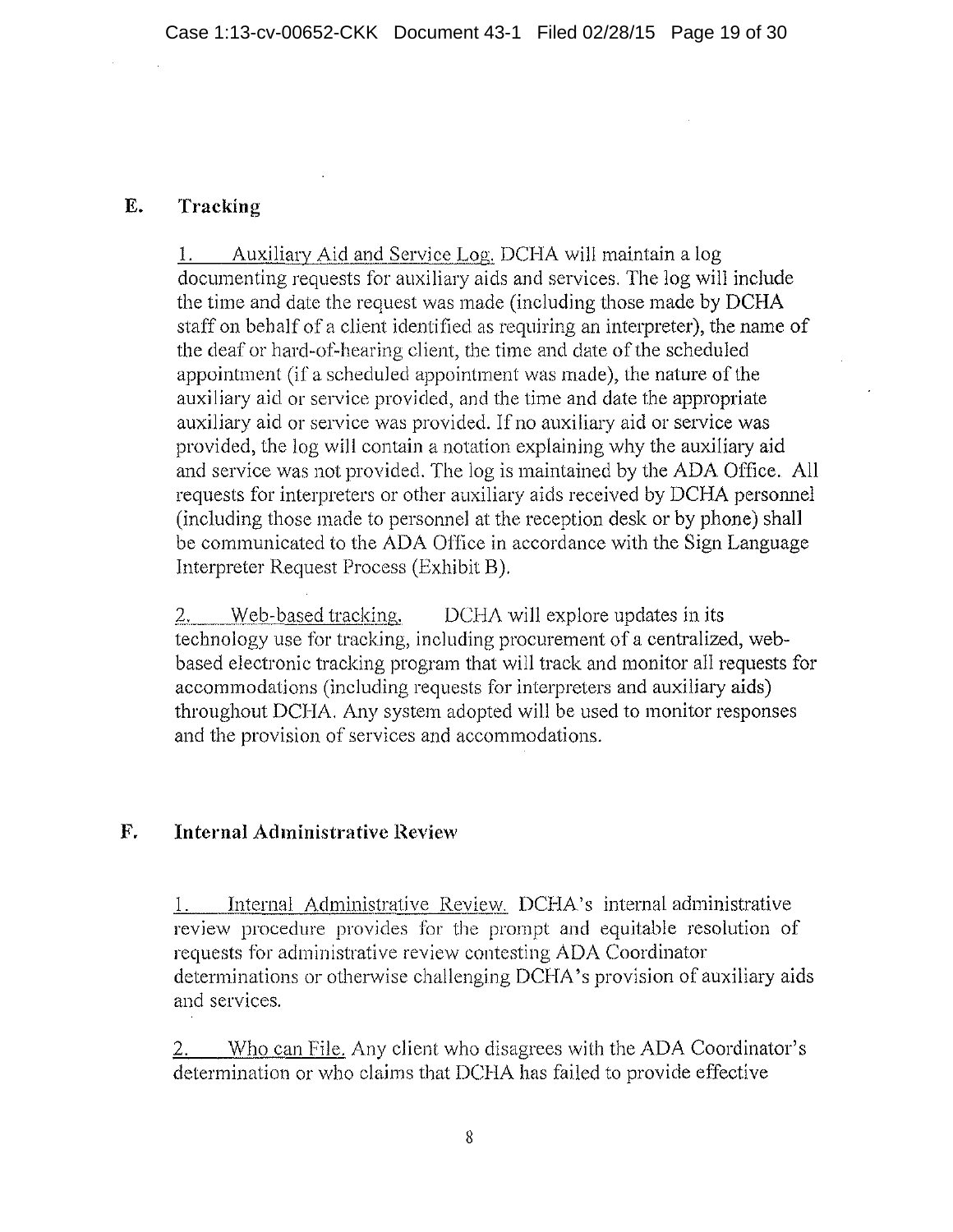communication may request an administrative review in writing with the DCHA Office of Fair Hearings ("OFH").

3. Contents of Filing. The request for an administrative review must be in writing and must contain the name and address of the person filing it. The request for an administrative review must also state the action taken and what action the client desires to be taken by DCHA.

4. Time for Filing. To protect the clients' rights, all requests to OFH for a hearing should be filed as soon as possible but not later than the following:

- a. Public Housing Clients Twelve (12) months after the date of the ADA Coordinator's determination letter or the last instance in which DCHA is alleged to have failed to provide effective communication.
- b. Non-Public Housing Clients  $-$  Thirty-Five (35) days after the date of the ADA Coordinator's determination letter or the last instance in which OCHA is alleged to have failed to provide effective communication.

5. Process for adjudication. A request for administrative review made by a public housing client shall be considered a grievance filed pursuant to 14 D.C.M.R. Chapter 63. A request for administrative review made by a non-public housing client shall be considered a request for Informal Hearing filed pursuant to 14 D.C.M.R. Chapter 89.

6. Other remedies. Any request for administrative review alleging a failure to provide appropriate auxiliary aids will be promptly referred to the ADA Coordinator for informal resolution. The filing or lack thereof of a request for an administrative review with DCHA OFH does not prevent the client from pursuing any other legal remedies available to redress violations of Section 504 of the Rehabilitation Act, the Fair Housing Act, and the Americans with Disabilities Act and other applicable federal and District laws and their implementing regulations with respect to persons who are deaf or hard of hearing.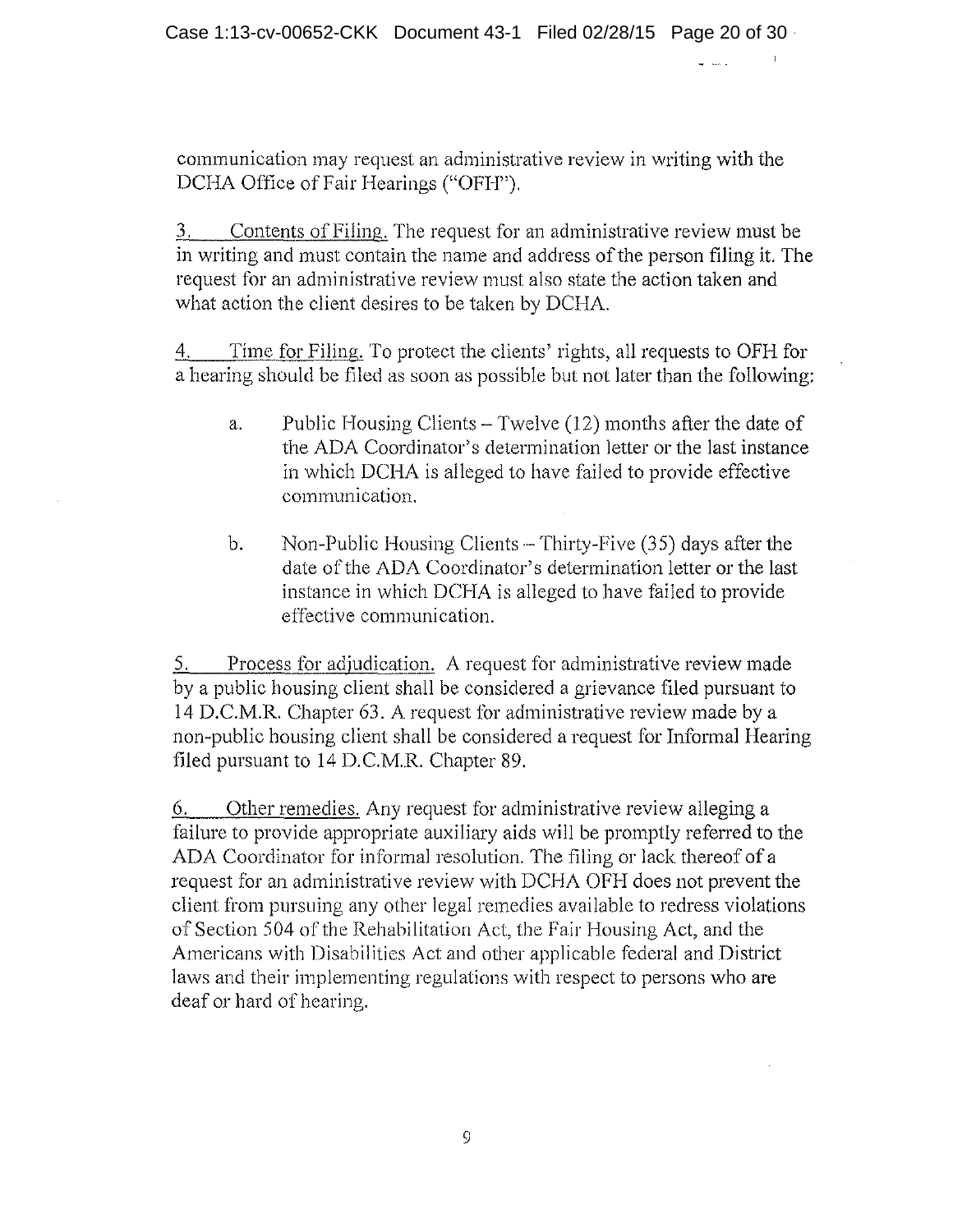## Exhibit A to Attachment A

# Notice under Section 504 of the Rehabilitation Act of 1973 and the Americans · with Disabilities Act - ADA

In accordance with the requirements of Section 504 of the Rehabilitation Act of 1973 (Section

504) and Title II of the Americans with Disabilities Act of 1990 ("ADA"), the District of Columbia Housing Authority (DCHA) will not discriminate against qualified individuals with disabilities on the basis of disability in its services, programs, or activities.

Effective Communication: DCHA will generally provide, upon request, appropriate aids and services leading to effective communication for qualified persons with disabilities so they can participate equally in the DCHA programs, services, and activities. Aids and services may include qualified sign language interpreters, documents in Braille, large print and other ways of providing accessible communications to persons who have speech, hearing, vision or other disabilities.

Modifications to Policies and Procedures: DCHA will make reasonable modifications to policies and programs to ensure that people with disabilities have an equal opportunity to enjoy its programs, services, and activities.

DCHA will not place a surcharge on a particular individual with a disability or a group of individuals with disabilities to cover the cost of providing auxiliary aids, services or reasonable modifications of policies or programs.

Anyone who requires an auxiliary aid or service for effective communication, or a modification of policies or procedures to participate in a program, service, or activity of DCHA, should contact Carolyn Punter, ADA/504 Coordinator, as soon as possible but no later than 72 hours before the scheduled event, meeting, program or activity.

Complaints that a program, service, or activity of DCHA is not accessible to persons with disabilities should be directed to the ADA Coordinator.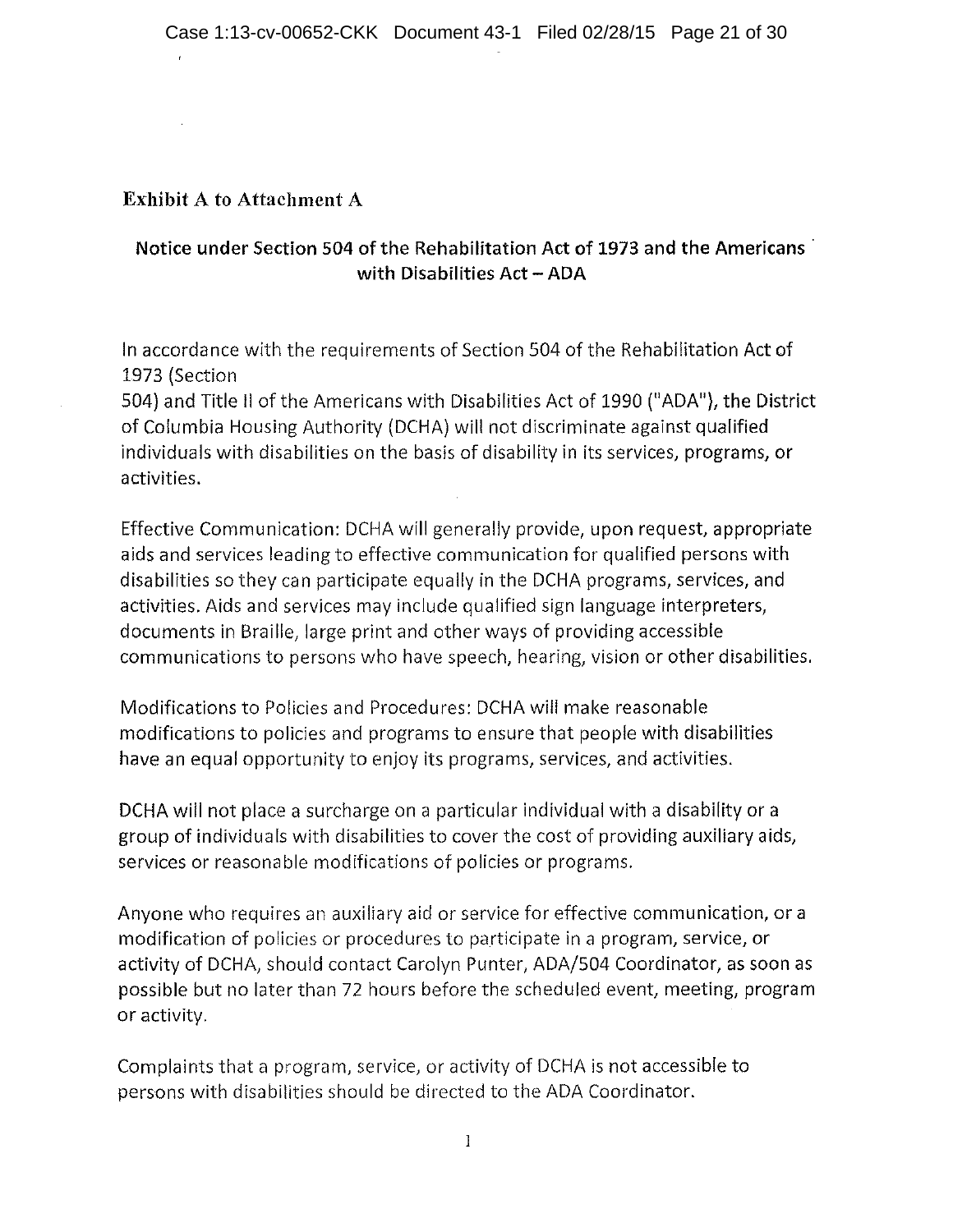## ADA/504 Coordinator

 $\bar{\lambda}$ 

The ADA/504 Coordinator is responsible for coordinating the efforts of the DCHA to comply with Section 504 and ADA and investigating any concerns or complaints regarding access to DCHA programs, services or activities. Carolyn Punter has been designated as the ADA Coordinator and can be contacted at:

District of Columbia Housing Authority 1133 North Capital Street, NE Washington, DC 20002-7599 Phone: (202)535-2737 TIY: (202)855-1234 Fax: (202} 535-1258 Email: ada504@dchousing.org

 $\mathcal{H}^{\pm}$  and  $\mathcal{L}^{\pm}$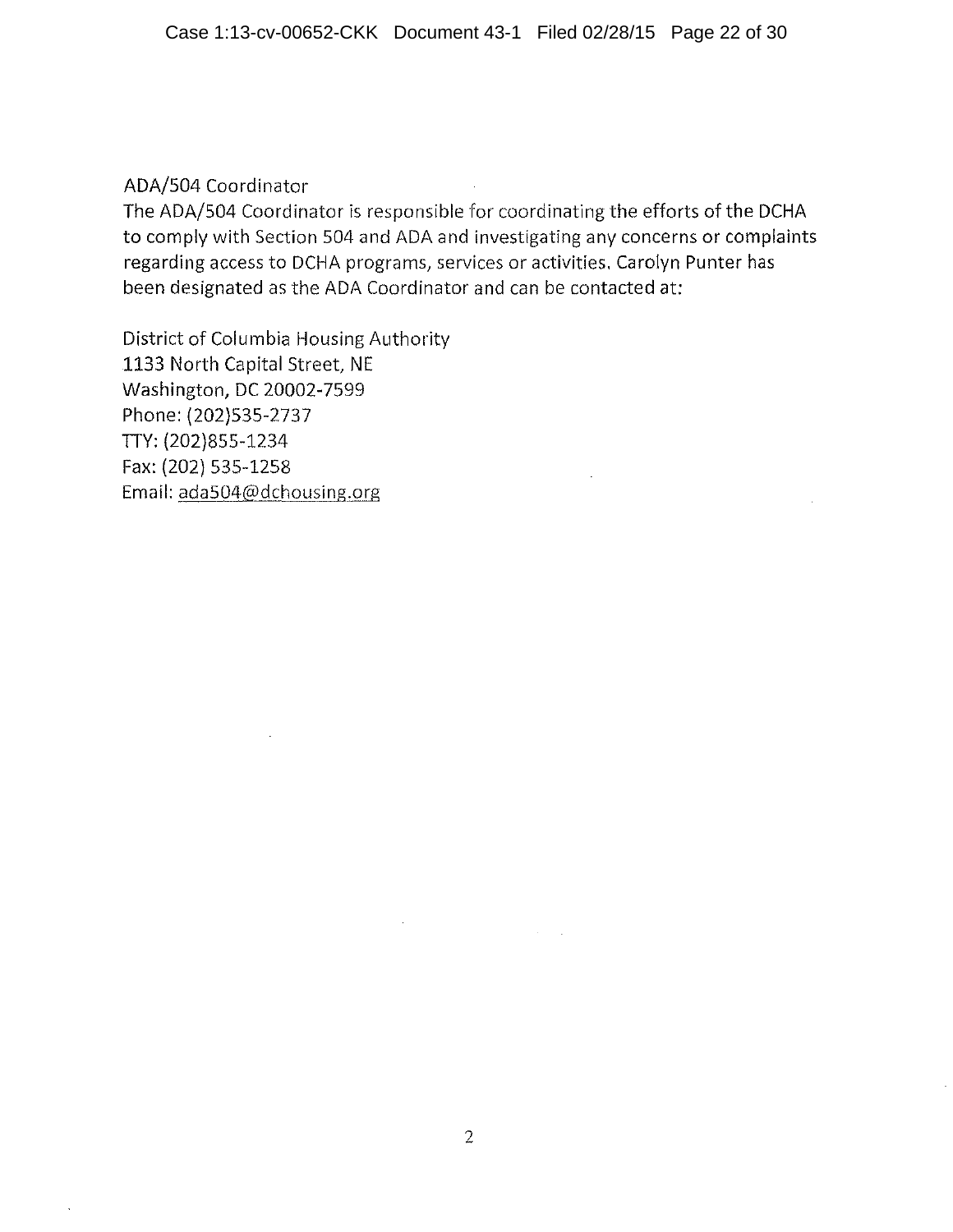**Contract Contract** 

## **Exhibit B to Attachment A**

# **SIGN LANGUAGE INTERPRETER REQUEST PROCESS**

## **When to request an interpreter**

- 1. A sign-language interpreter should be requested at least three (3) business days in advance of a meeting, discussion, training, or event involving a hearing-impaired client when a sign-language interpreter is necessary to effectively communicate the information in the meeting, discussion, training, or event.
- 2. Do not ask the client to bring his/her own interpreter; do not rely on adult companions or family members as interpreters unless affirmatively requested by the client and agreed to by the companion or family member. Always inform the client that DCHA can provide an interpreter. Never rely on a minor to interpret.
- 3. For DCHA events, and meetings, etc., DCHA and its Departments will provide a mechanism for hearing impaired individuals to request interpreters in order to participate in the meetings or events. Fliers, handouts, posters, banners and web postings for events, meetings, etc., should include the following statement:

"Sign language interpreters will he provided upon request. If DCHA has already determined that you need an interpreter, it will arrange one for each scheduled appointment. If not, please notify the Office of the ADA/504 Program at  $(202)$ 535-2737 or at ada504@dchousing.org to request an interpreter. Please allow at least three (3) business days to make the necessary arrangements."

## **Note: Client requesters do not have to fill out the Request for Reasonable Accommodation form when requesting sign language interpreter services.**

## **Process**

I. All requests for sign-language-interpreter services are coordinated and scheduled by the District of Columbia Housing Authority (DCHA) ADA Office. Requests can be made as follows: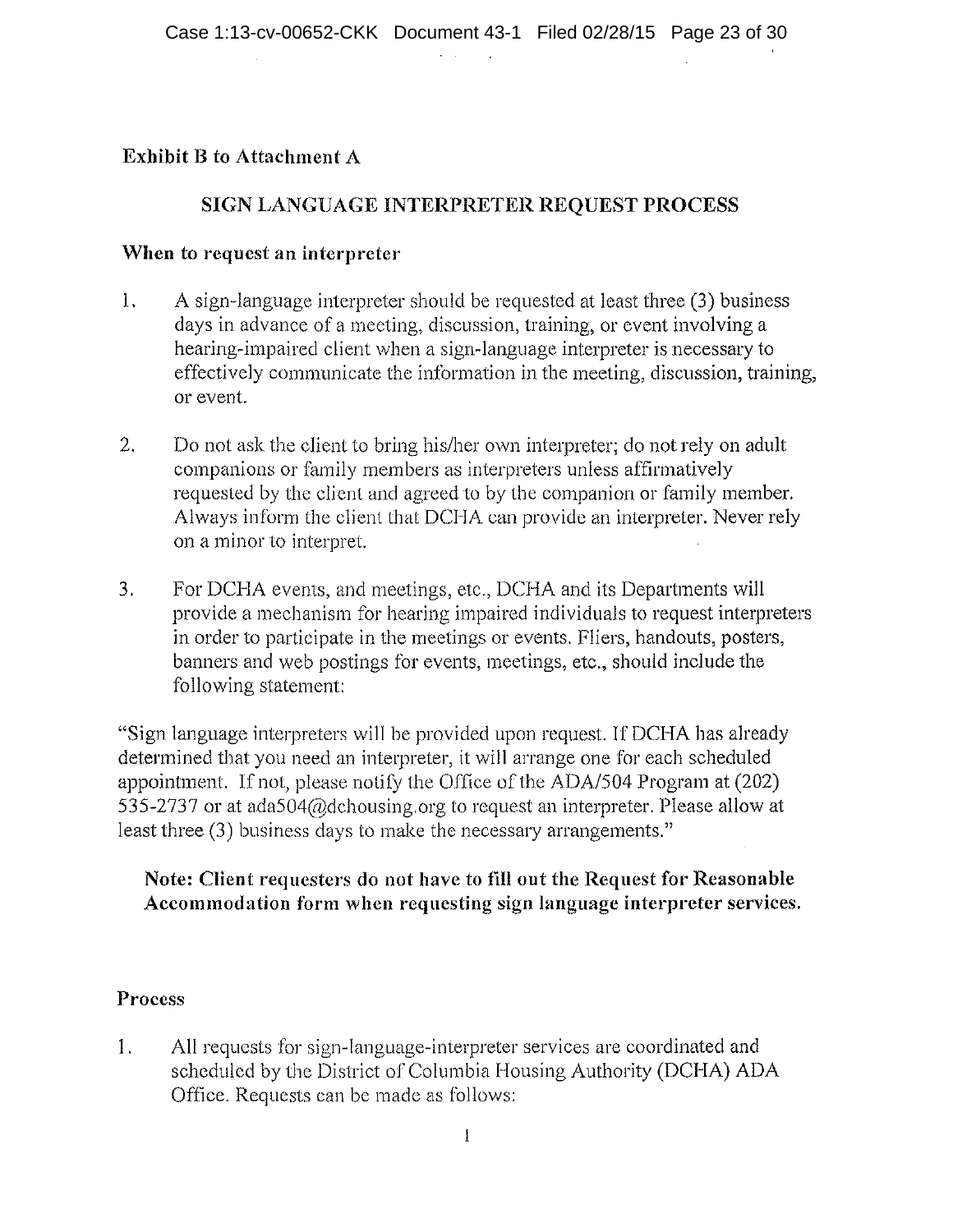a. When scheduling an appointment (except for an inspection) with a client identified as requiring a sign-language interpreter in WIZARD, inform the ADA Office of the date, time, individual, and nature of the meeting.

b. Requests made directly from the client (such as on a walk-in day) should be referred to the ADA Office.

e. Employee/Department requesting service should contact the ADA Office to request sign language interpreter services.

- i. **E-mail preferred:**  $\text{ada504}(\hat{\omega})$  dchousing.org
- ii. Fax:  $(202)$  535-1258

d. The ADA Office will complete the Sign Language Interpreter Request form and forward to Graham Staffing to schedule a sign language interpreter.

# **Note: Please allow at least three (3) business days in advance of the event (we will attempt to arrange interpreters on shorter notice, but cannot guarantee their availability).**

e. Upon confirmation of scheduled service from Graham Staffing or DCHA's American Sign Language Contractor, an appointment will be scheduled for the client. The client will be notified of the appointment date, time and location. The DCHA Employee/Department requesting service will be notified via e- mail.

- 2. IfDCHA cancels the event or meeting with less than three (3) business days' notice, the department making the request may be required to pay patt of or all of the cost of the interpreter. If the client cancels the meeting or event, there is no cost to the client.
- 3. If an interpreter has been scheduled, and fails to arrive at the scheduled time, contact the ADA Office immediately.

# **Questions?**

Contact the Office of ADA/504 Program Carolyn Punter: (202) 535-2737 or ada504@dchousing.org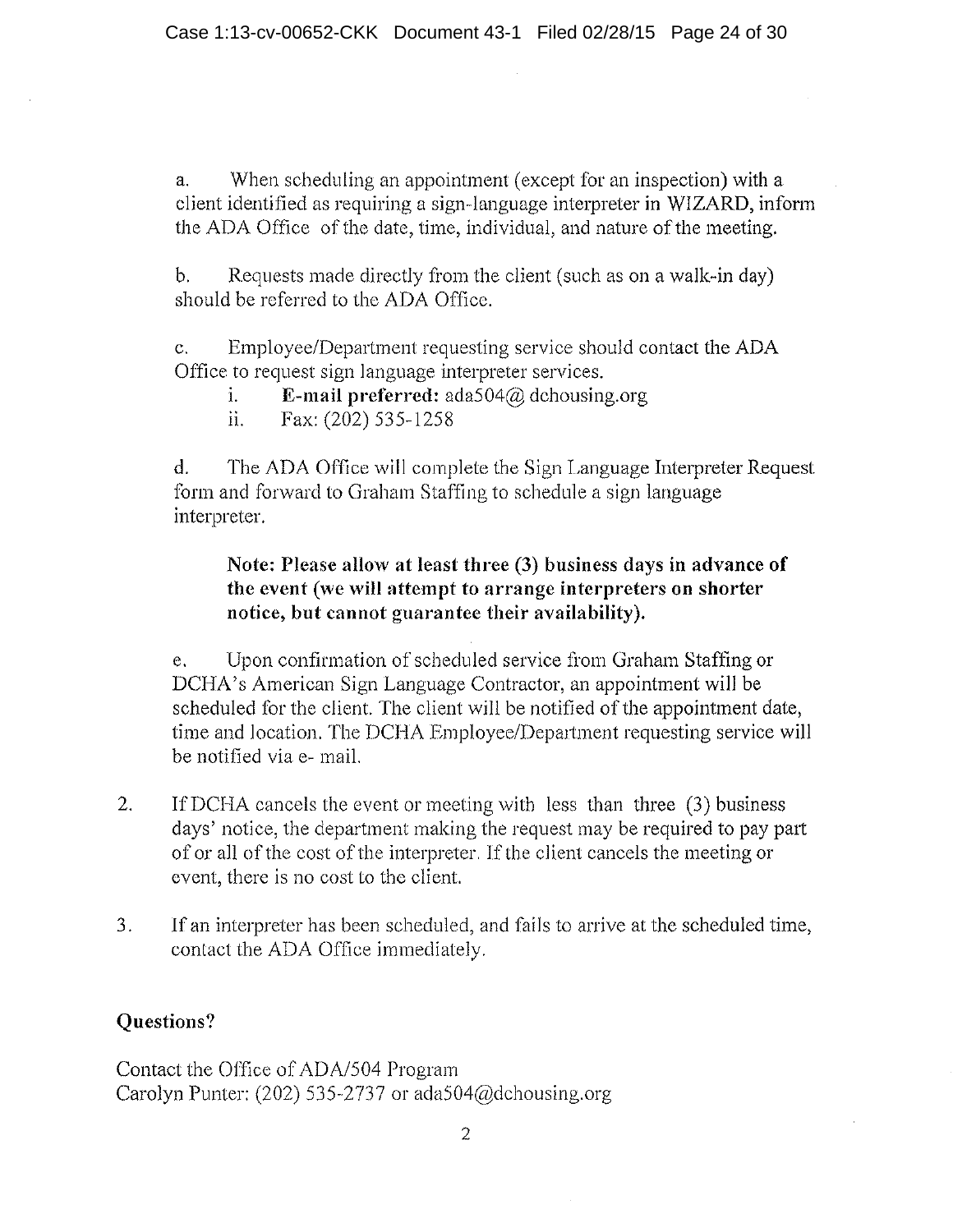$\hat{\mathbf{r}}$ 

# **ATTACHMENT**

B

 $\mathcal{L}^{\text{max}}_{\text{max}}$  and  $\mathcal{L}^{\text{max}}_{\text{max}}$ 

 $\sim 10^{-11}$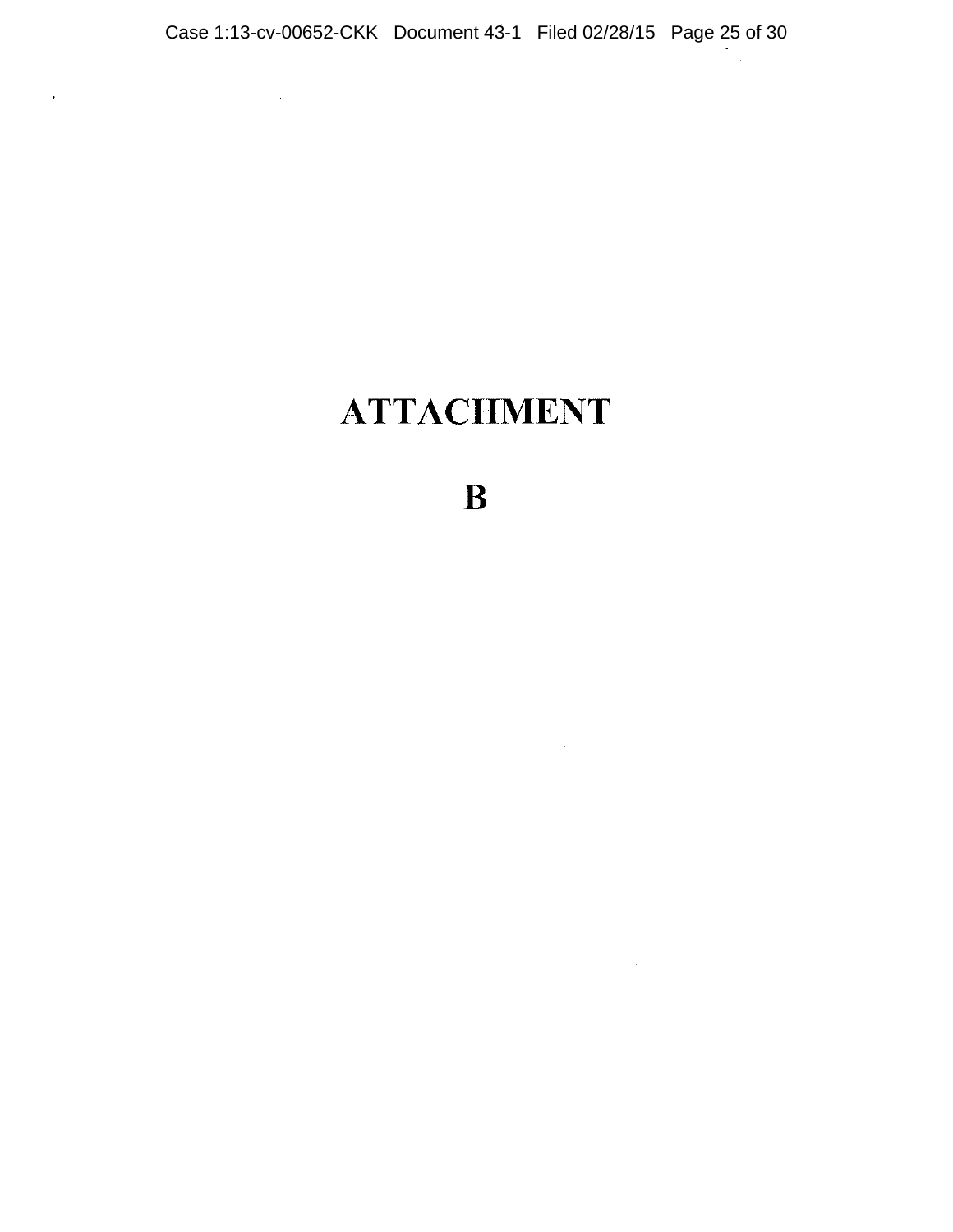## **Attachment B**

#### FULL AND FINAL RELEASE OF CLAIMS BY PLAINTIFFS

In consideration for the Parties' agreement to the terms of the Stipulation entered into in the case of *Young, et al. v. DCHA,* Case No. l: l 3-cv-00652-CKK, United States District Court, District of Columbia, I,  $\frac{1}{2}$   $\frac{1}{2}$   $\frac{1}{2}$   $\frac{1}{2}$   $\frac{1}{2}$   $\frac{1}{2}$  along forever discharge DCHA, along with its past and present insurers, atlorneys, related companies, principals, predecessors, successors, assigns, affiliates, partners, directors, officers, agents, employers, shareholders, subsidiaries, employees, heirs, executors, and administrators and any persons acting under their respective direction or control from any and all claims, legal, equitable, or otherwise that I may have against them relating to allegations in the Complaint through the date I sign this release, including claims for damages (both compensatory and punitive), costs, fines, and attorneys' fees, with the exception of any action regarding enforcement of the above-referenced Stipulation.

Executed this  $\frac{day \text{ of }$  2015.

 $N$ 

Print Name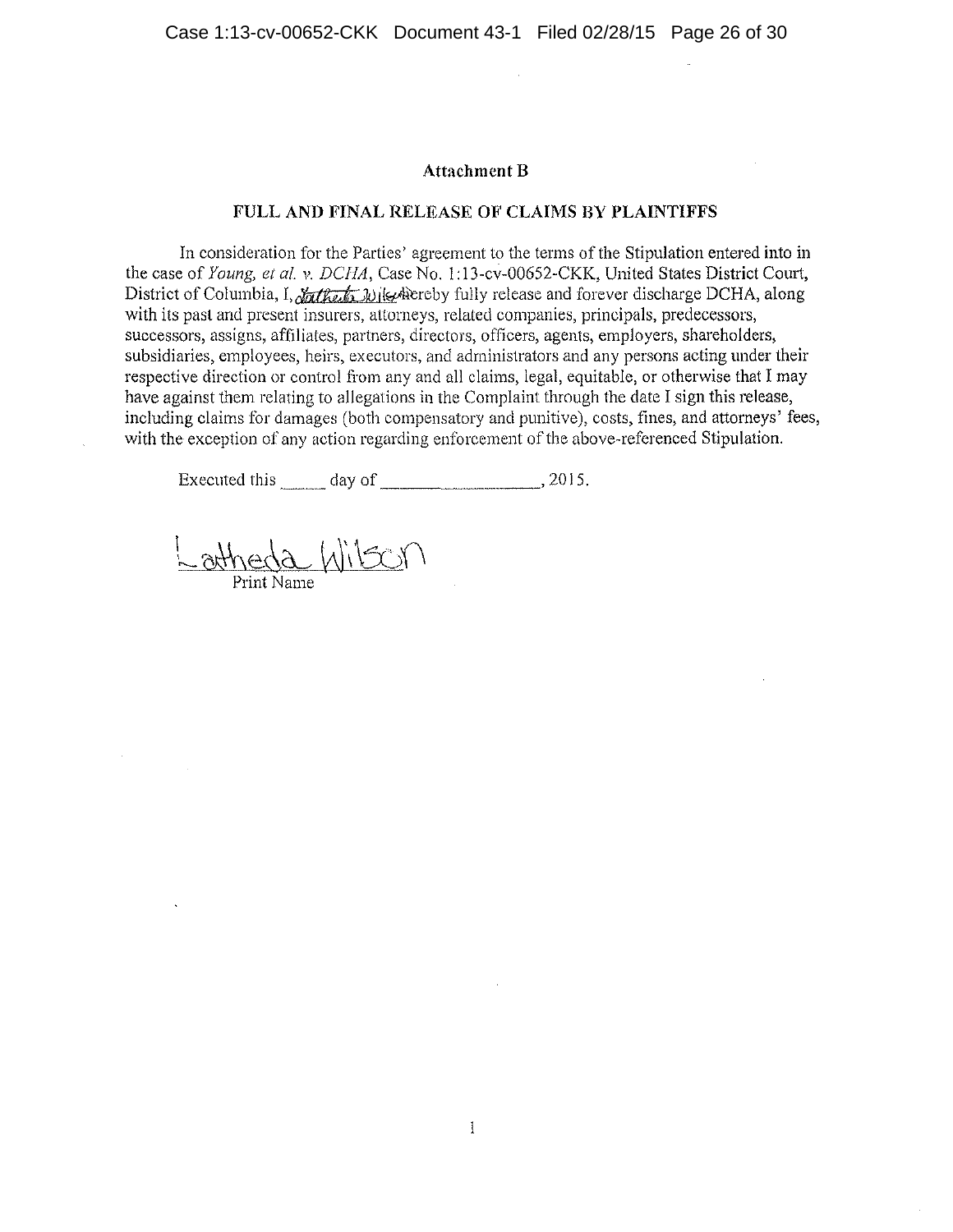#### **Attachment ll**

#### FULL AND FINAL RELEASE OF CLAIMS BY PLAINTIFFS

Jn consideration for the Parties' agreement to the terms of the Stipulation entered into in the case of *Young, et al. v. DCHA*, Case No. 1:13-cv-00652-CKK, United States District Court, District of Columbia, 1, QA&Q, . U. U. U. U. U. The by fully release and forever discharge DCHA, along with its past and present insurers, attorileys, related companies, principals, predecessors, successors, assigns, affiliates, partners, directors, officers, agents, employers, shareholders, subsidiaries, employees, heirs, executors, and administrators and any persons acting under their respective direction or control from any and all claims, legal, equitable, or otherwise that I may have against them relating to allegations in the Complaint through the date I sign this release, including claims for damages (both compensatory and punitive), costs, fines, and attorneys' fees, with the exception of any action regarding enforcement of the above-referenced Stipulation.

Executed this  $\frac{day \text{ of } 2015.$ 

Jacqueline yourg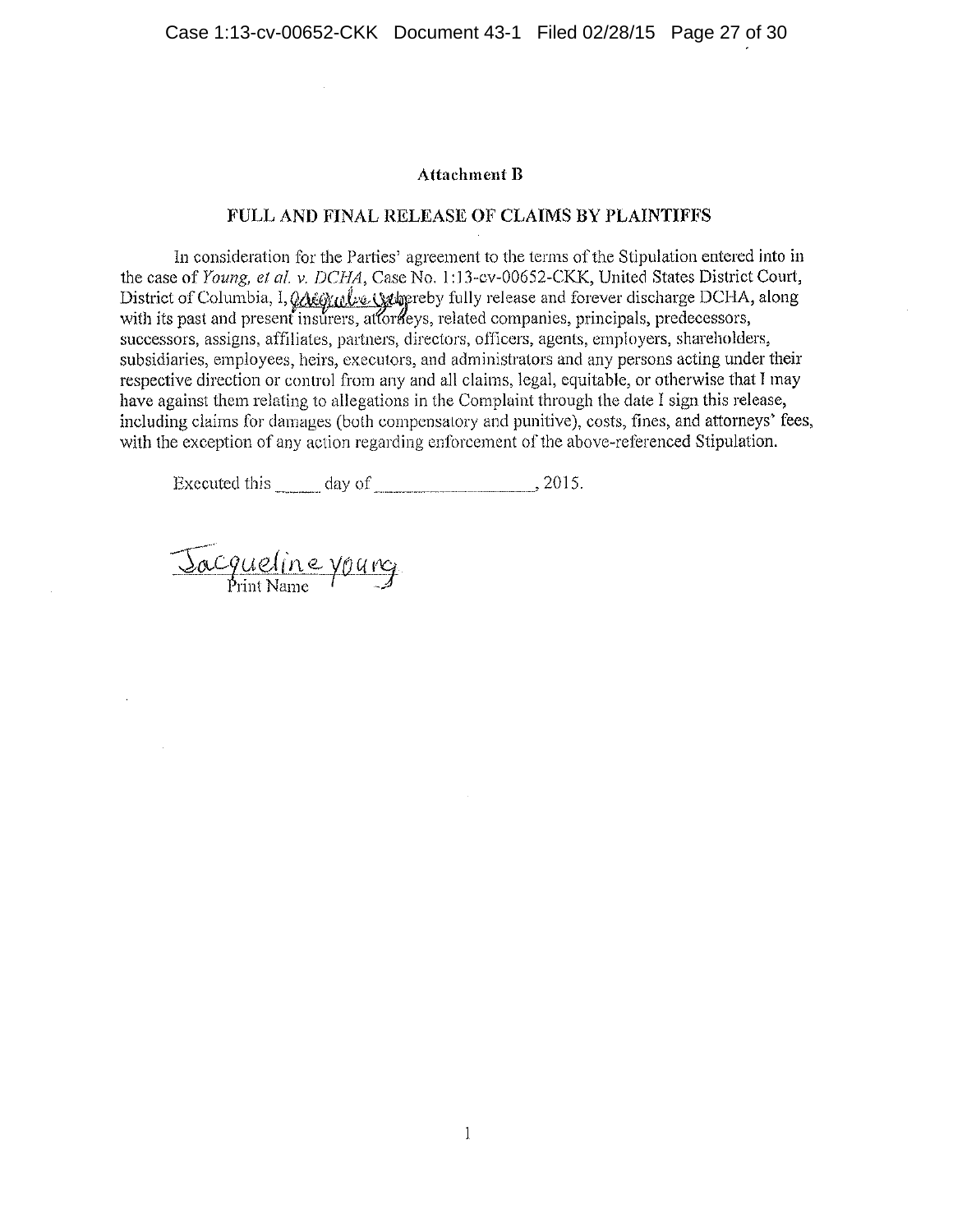## **Attachment B**

### **FULL AND FINAL RELEASE OF CLAIMS BY PLAINTIFFS**

In consideration for the Parties' agreement to the terms of the Stipulation entered into in the case of *Young, et al. v. DCHA*, Case No. 1:13-cv-00652-CKK, United States District Court, District of Columbia, I. Solah.  $\&$  whereby fully release and forever discharge DCHA, along with its past and present insurers, attorneys, related companies, principals, predecessors, successors, assigns, affiliates, partners, directors, officers, agents, employers, shareholders, subsidiaries, employees, heirs, executors, and administrators and any persons acting under their respective direction or control from any and all claims, legal, equitable, or otherwise that I may have against them relating to allegations in the Complaint through the date I sign this release, including claims for damages (both compensatory and punitive), costs, fines, and attorneys' fees, with the exception of any action regarding enforcement of the above-referenced Stipulation.

Executed this day of 2015.

Savah Brown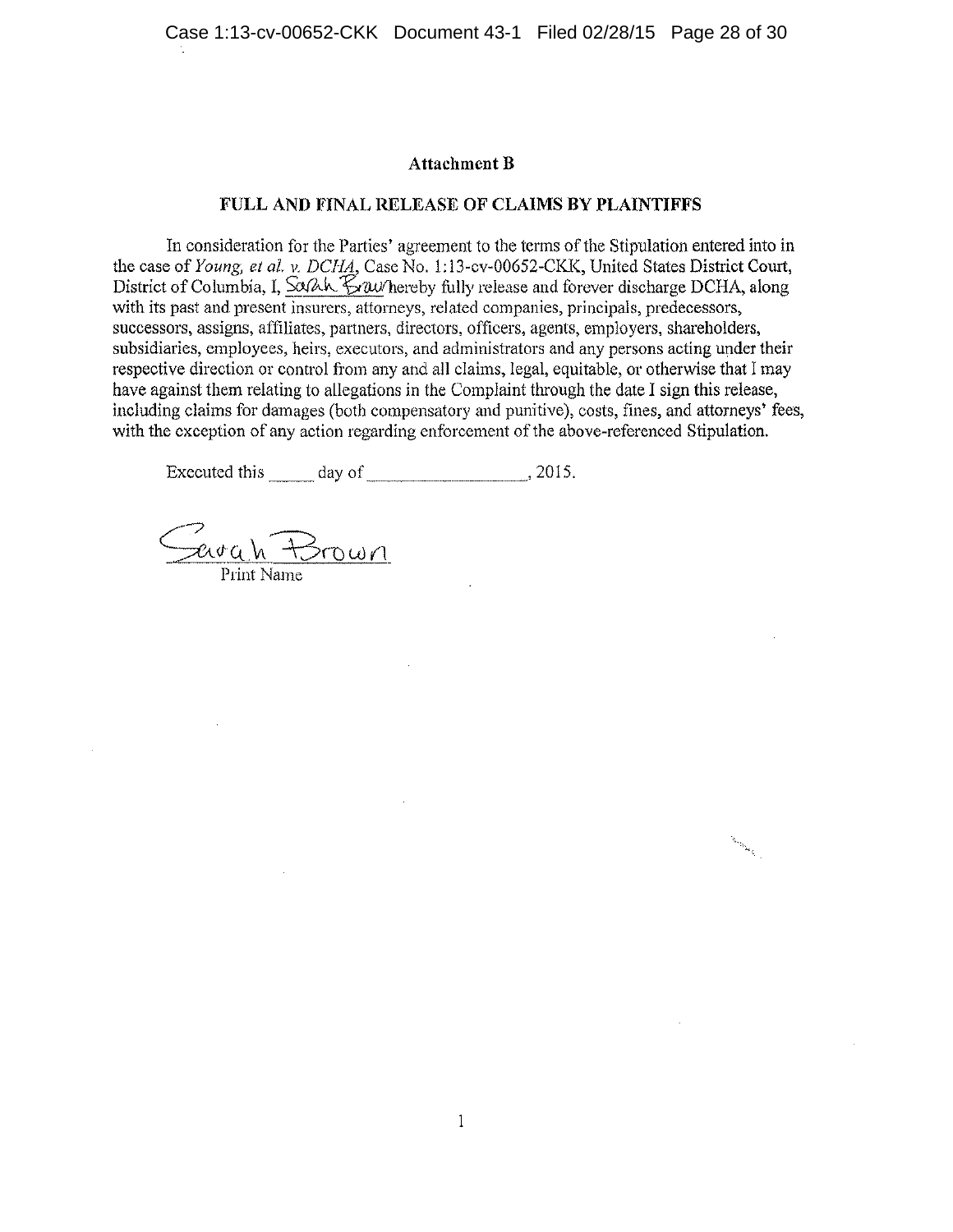# **ATTACHMENT**

 $\mathcal{L}$ 

 $\hat{\mathcal{A}}$ 

 $\bar{z}$ 

 $\sim 10^{-10}$ 

# c

 $\mathcal{L}^{\text{max}}_{\text{max}}$  and  $\mathcal{L}^{\text{max}}_{\text{max}}$